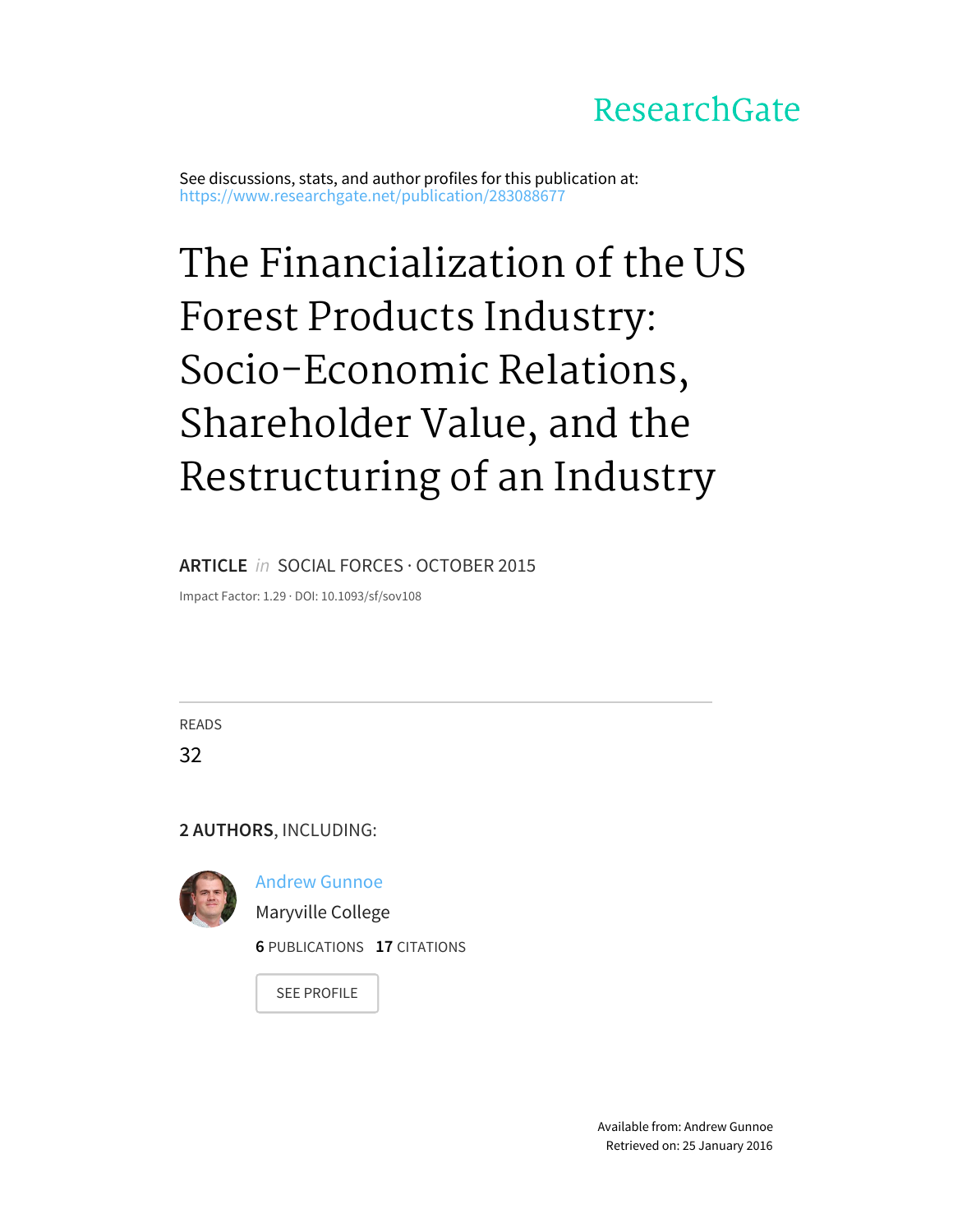**Financialization of Forest Products Industry**

# **The Financialization of the US Forest Products Industry: Socio-Economic Relations, Shareholder Value, and the Restructuring of an Industry**

#### Andrew Gunnoe, *Maryville College*

his paper draws on theories of socio-economic change stemming from political economy and economic sociology to examine the financialization of the US forest products industry. I argue that the widespread adoption of shareh his paper draws on theories of socio-economic change stemming from political economy and economic sociology to examine the fnancialization of the US forest products industry. I argue that the widespread adoption of shareholder value explaining how the fnancialization of non-fnancial frms was accomplished. At the same time, I suggest that economic sociologists' emphasis on the role of shareholder value ideology tends to obscure the concrete realities of contemporary capitalism and the socio-economic relations that underlie managerial conceptions of control. In this paper, I adopt a dialectical methodology that works at multiple levels of abstraction in order to highlight the internal relationship that exists between managerial conceptions of control and the material processes of capital accumulation. Using data mined from corporate proxy statements, I show that increases in concentrated stock ownership among institutional investors and the use of incentive-based compensation—among other important factors—underlie the adoption of shareholder value strategies in the US forest products sector. I then demonstrate how the pursuit of shareholder value reshaped the US forest products in the interests of the fnancial community while undermining long-term stability of the industry and the people who depend on it.

# **Introduction**

In recent decades, the changes taking place in the fnancial sphere of the economy have become defning features of the broader transformations of the capitalist system. Collectively, these transformations are referred to as "fnancialization." At its core, fnancialization refers to the growth of fnancial profts relative to productive profts in mature capitalist economies (Arrighi 1994; Krippner 2005; Foster and Magdoff 2009). Yet, fnancialization is a multifaceted phenomenon with structural, institutional, and ideological dimensions that are internally

*The author would like to thank Paul Gellert, Conner Bailey, and John Bellamy Foster for their useful comments on earlier drafts of this paper. This research was partially funded by the National Institute of Food and Agriculture, USDA (Grant #2011-68006-31051). Address correspondence to Andrew Gunnoe; E-mail: andrew.gunnoe@maryvillecollege.edu.*

© The Author 2015. Published by Oxford University Press on behalf of the University of North Carolina at Chapel Hill. All rights reserved. For permissions, please e-mail: journals.permissions@oup.com.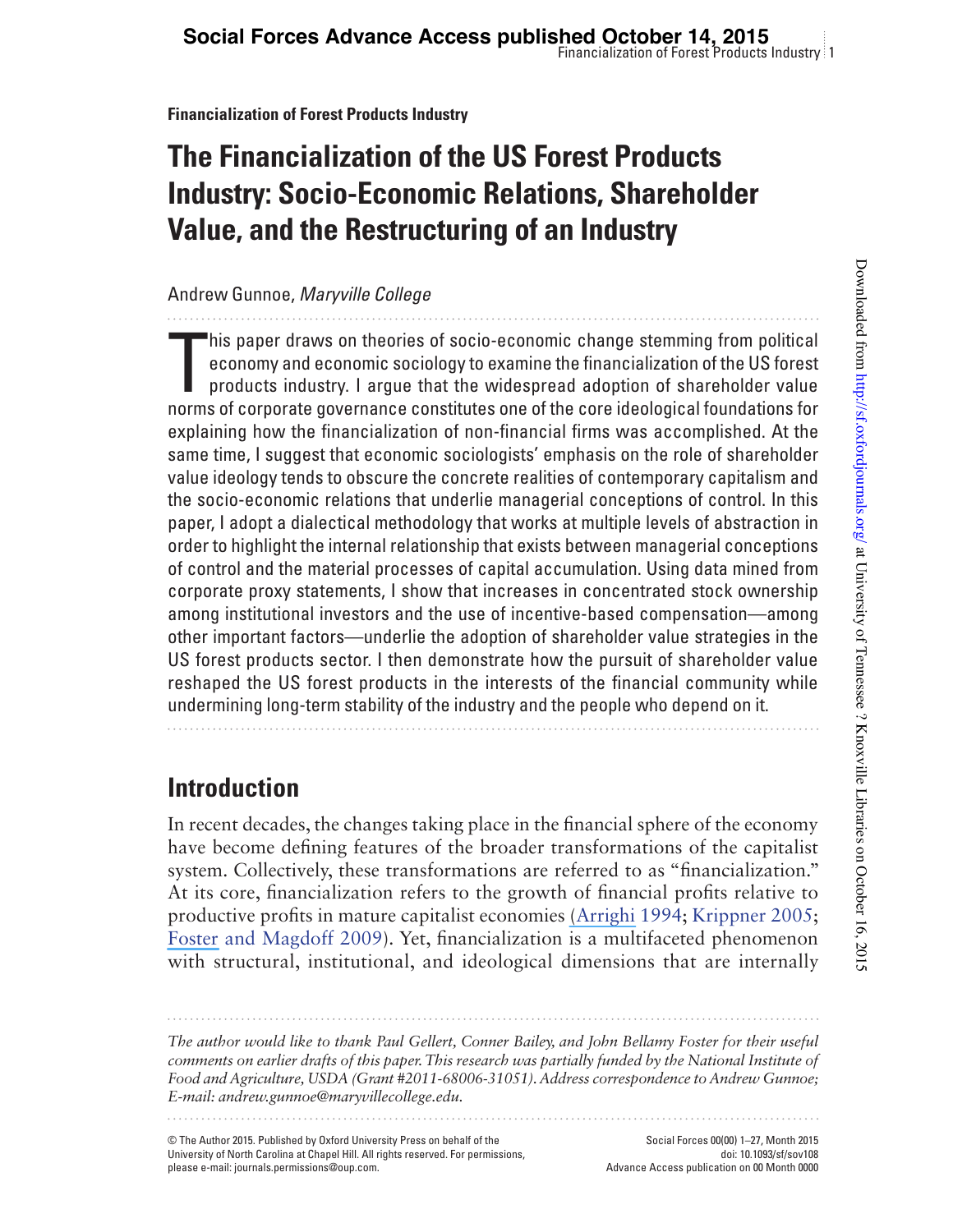related and mutually reinforcing. In this paper, I draw on theories of socioeconomic change stemming from political economy and economic sociology to reveal how fnancialization became a critical driver of change in the US forest products industry. More specifcally, I focus on the relationship between fnancialization—conceived as a structural dynamic arising from particular contradictions in the development of historical capitalism (Arrighi 1994; Foster and Magdoff 2009)—and its ideological manifestation in the widespread adoption of the shareholder value conception of corporate governance (Useem 1993; Fligstein 1990, 2001; Davis and Thompson 1994; Lazonick and O'Sullivan 2000). I argue that the fnancially inspired discourse of shareholder value was instrumental in legitimating and rationalizing managerial decision-making that substantially transformed the US forest products industry.

The forest products industry is an important case study for a number of reasons. First of all, it is a mature industry that has been a vital component of the US economy for well over a century (Robbins 1982). As of 2008, the value of the industry's shipments exceeded \$266 billion, which accounts for almost 5 percent of the total shipment values in the nation's manufacturing sector (US Census Bureau 2008). Second, despite substantial layoffs in recent decades, the forest products industry continues to be an important source of employment, employing nearly 736,000 people across the United States, or roughly 6 percent of all US manufacturing employment (BEA 2010). And fnally, the forest products industry provides an important case study because, as a natural-resource-based industry, it seems as far removed from the seemingly abstract processes of fnance as one could imagine. Contemporary research on "production in nature" has tended to highlight the particular ways in which nature shapes and/or limits production in natural-resource-based industries (see Bunker 1985; Prudham 2005). While not arguing against the validity of their insights, the present paper highlights how a particular natural resource-based industry continues to be shaped by the inexorable processes of capital accumulation. In turn, the reality of production in nature heightens the irrational impulses of contemporary fnance capitalism and its impacts on what has always been a highly cyclical and unstable industry.

By examining one non-fnancial corporate (NFC) sector, this paper highlights the dialectical relationship that exists between fnancialization and the ideology of shareholder value in corporate governance.1 This approach draws upon the critical-dialectical Marxian tradition that begins with a conception of a totality, or what Marx often referred to as an "organic whole," and then abstracts from this totality in order to examine particular empirical phenomena. The dialectical method also works at different levels of generality, depending on the empirical phenomenon under investigation. Here, we are concerned with shareholder value ideology and its role in rationalizing and legitimating managerial decisionmaking in the US forest products sector. Yet, we cannot begin our analysis within the confnes of corporate boardrooms and managerial ideologies. In order to properly situate these phenomena, we must frst theorize the broader political economic structures in which they operate, namely the capital accumulation process.

Thus, I begin with a discussion of fnancialization in general, before lowering my level of abstraction to analyze organizational change in the modern corporation. Using data gathered from corporate proxy statements, I show that increases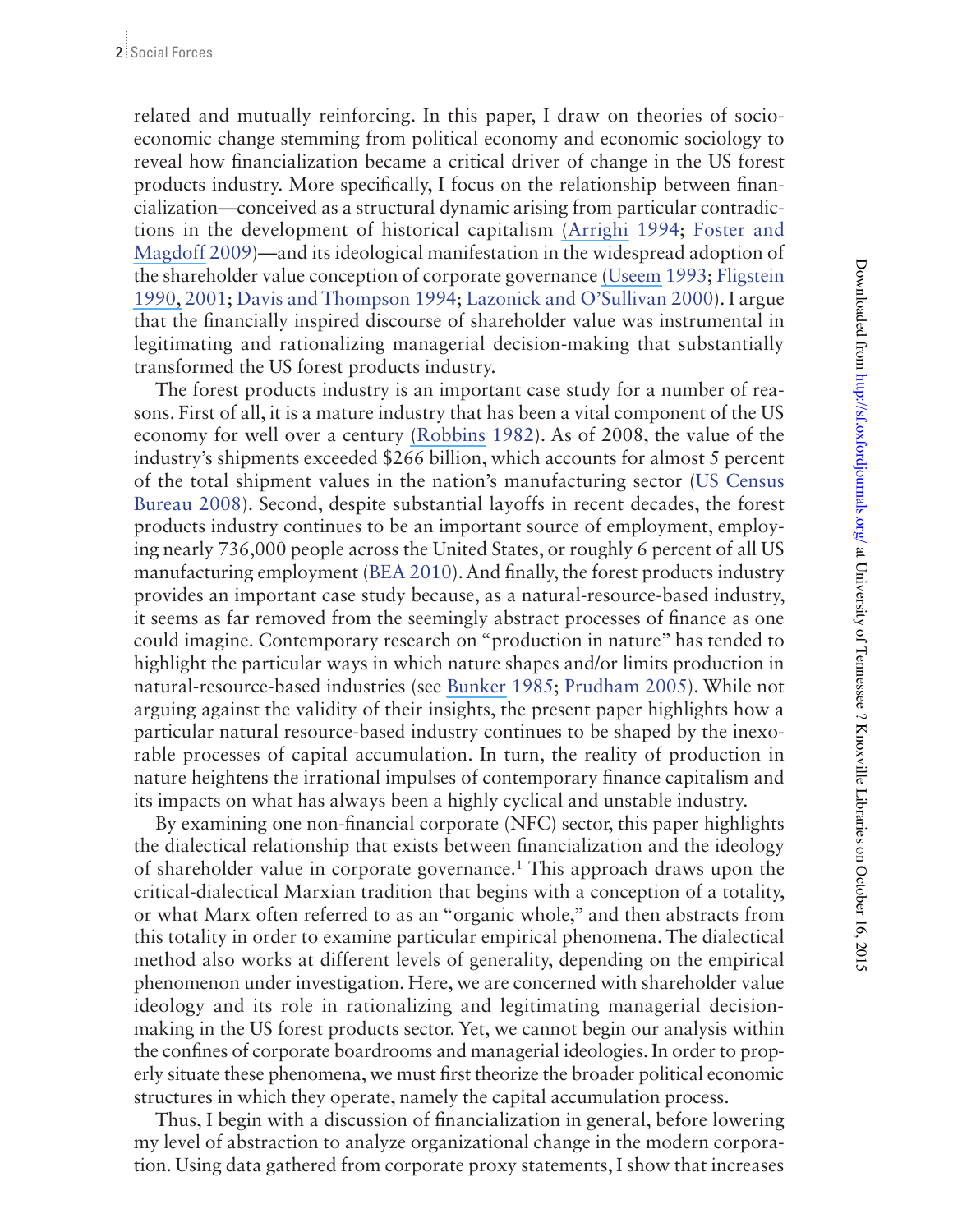in concentrated stock ownership among institutional investors and the use of incentive-based compensation—among other important factors—underlie the adoption of shareholder value strategies in the forest products industry. I then proceed to show how the discourse of shareholder value was used to rationalize and legitimate a number of transformations in the forest products sector. The paper concludes with a summary of the fndings and a discussion of the benefts that stem from conceptualizing shifts in corporate governance within the broader context of historical capitalism.

### **Financialization and Non-Financial Corporations**

As a concept, fnancialization has been employed to describe a wide array of phenomena, ranging from the dynamics of international fnancial institutions (Soederberg 2005) to the political economy of everyday life (Martin 2002). Epstein's (2006) defnition is one of the most commonly cited: he defnes fnancialization as the "increasing role of fnancial motives, fnancial markets, fnancial actors and fnancial institutions in the operation of the domestic and international economies" (3). This broad defnition highlights the multifaceted ways in which fnancial interests have gained control over the political and economic institutions of contemporary society. However, Epstein fails to capture the essential socio-historical features of this process, namely the capital accumulation process, which both critics and champions of capitalism agree is the engine that drives economic change in modern society.<sup>2</sup> Therefore, as a first approximation, I defne fnancialization as a form of accumulation in which profts increasingly accrue through fnancial, rather than productive, activities (see Magdoff and Sweezy 1987; Arrighi 1994; Krippner 2005; Foster and Magdoff 2009).

Despite some important differences, most political economists theorize fnancialization as an outcome of the structural crises of global capitalism that emerged in the early 1970s (Arrighi 1994; Epstein 2006; Foster and Magdoff 2009; Duménil and Lévy 2013). For example, Foster and Magdoff (2009)—building upon the earlier work of Magdoff and Sweezy (1987)—argue that fnancialization developed in response to the stagnation tendency of mature capitalist economies that surfaced in the early 1970s. In their analysis, fnancial accumulation served as an outlet for surplus capital that could not be reinvested into more traditional (i.e., productive) forms of capital accumulation. Others, such as Arrighi (1994), argue that fnancialization is a cyclical phenomenon related to a decline in the proft rate that accompanies the rise and fall of hegemonic states in the historical development of the capitalist world system. A thorough discussion of these debates cannot be taken up here; importantly, however, these theories share a common methodological approach that situates fnancialization within the context of historical capitalism, conceived as a totality.3

There are three closely related advantages that stem from theorizing fnancialization in relation to the development of the capitalist system as a whole. First, we avoid the tendency to abstract fnancialization from the structural dynamics of historical capitalism and its endemic contradictions. For example, this approach provides insights into what may be unique about fnancialization taking place in mature capitalist economies (Foster and Magdoff 2009), or how it relates to the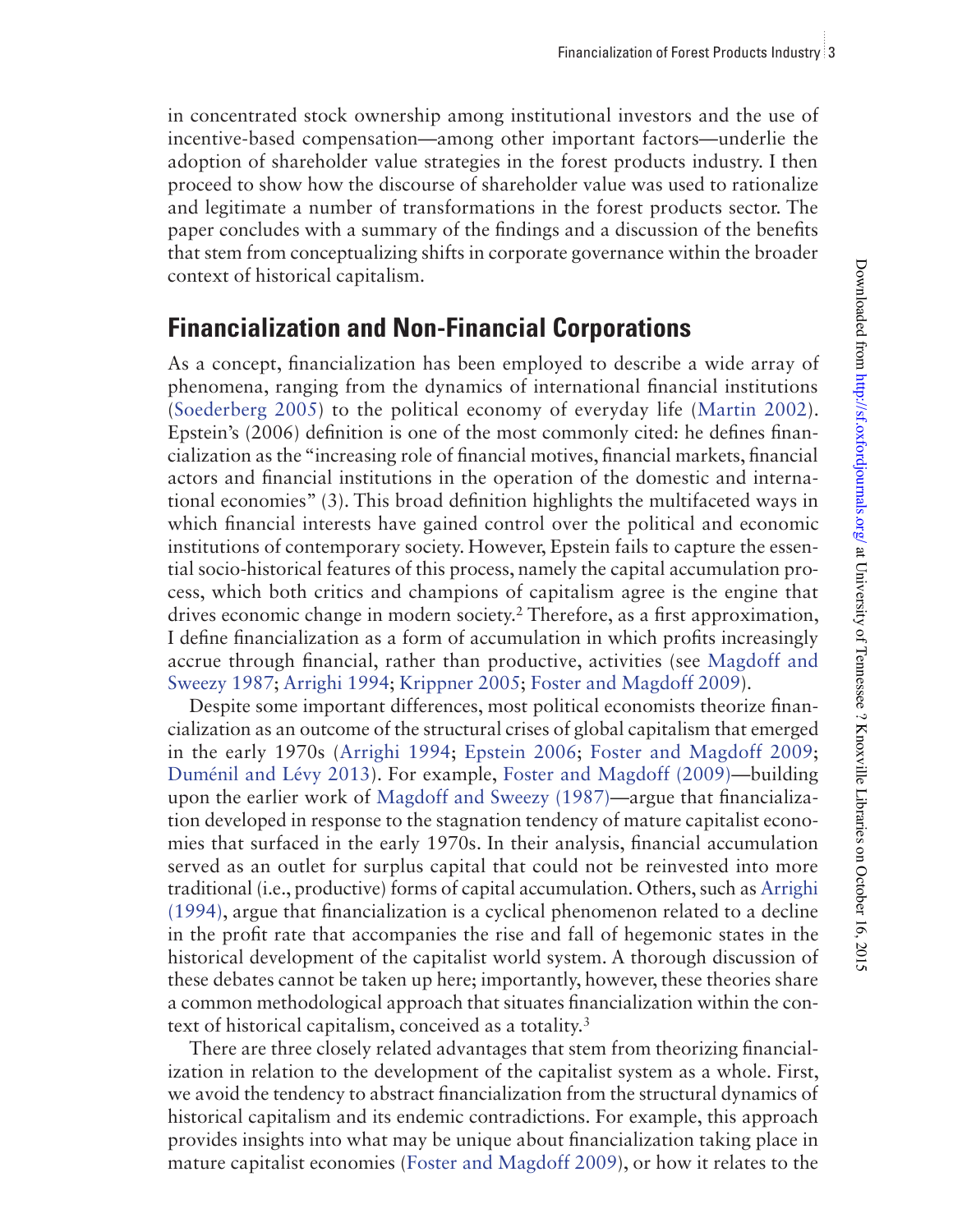previous periods of fnancialization (Arrighi 1994). Second, by explicitly theorizing fnancialization as a response to a specifc crisis, we can better understand the logic that underlies its development. Financialization was neither a universal nor a random occurrence; it emerged because it proved to be the most viable means of overcoming particular socio-economic contradictions developing during the early 1970s. Third, and perhaps most importantly, we are better positioned to understand the question of who benefts from these processes. Financialization produced both winners and losers. By focusing on the socio-political outcomes of these processes, we are best able to discern the various interests and conficts involved in these processes, whether they are between owners and workers or shareholders and managers.

Theorizing the whole—its fundamental relations, structures, and processes—is the necessary precondition for an analysis of its constituent parts. Greta Krippner (2011, 13) cautions, however, that there are particular limitations to analyses of fnancialization that focus on the dynamics taking place in the capitalist system as a whole. Krippner fails to recognize that the theoretical conceptualization of a totality marks the beginning of an empirical investigation, not its culmination. From this premise, analysts must proceed to abstract particular elements under investigation in order to examine their development in relation to the totality. In the current context, we are concerned with the modern corporation and the socio-economic relations embodied in its institutional structure.

There is a small but expanding body of research examining the relationship between fnancialization and non-fnancial corporations (see Orhangazi 2008; Krippner 2005; Tomaskovic-Devey and Lin 2011). Much of the literature is concerned with detailing the effects of fnancialization on corporate proft rates and the distribution of those profts. That is to say, their focus is on capital fows—in terms of both income, savings, and investment and the distribution of surpluses. This "accumulation centered" approach to changes in NFCs reveals a number of interesting aspects of corporate change in recent decades. For instance, the fnancial assets of NFCs have grown considerably, both in absolute terms and as a percentage of tangible assets (Orhangazi 2008). As one would expect, the growth of fnancial assets produced a rapid rise in the fnancial incomes of NFCs over the past three decades (Krippner 2005; Tomaskovic-Devey and Lin 2011). Recent research also links the fnancialization of the frm to the rapid increase in income inequality in recent decades (Lin and Tomaskovic-Devey 2013).

Research has also shown that during the fnancialization period there was a substantial increase in the outfow of corporate profts (Orhangazi 2008; Grullon et al. 2011). The two primary means of distributing earnings to shareholders are through dividend payments and stock buybacks. In recent decades, both increased; however, the use of stock buyback has become the preferred option (Grullon and Michaely 2002).4 The level of capital outfow taking place in corporate America is astonishing. According to Lazonick (2013, 497), over \$0.90 of every dollar of income earned by large US corporations was returned to shareholders during the frst decade of the twenty-frst century. This high payout ratio is indicative of the short-term perspective of institutional investors, who tend to prefer high shareholder returns rather than have those profts sunk into long-term capital investments.5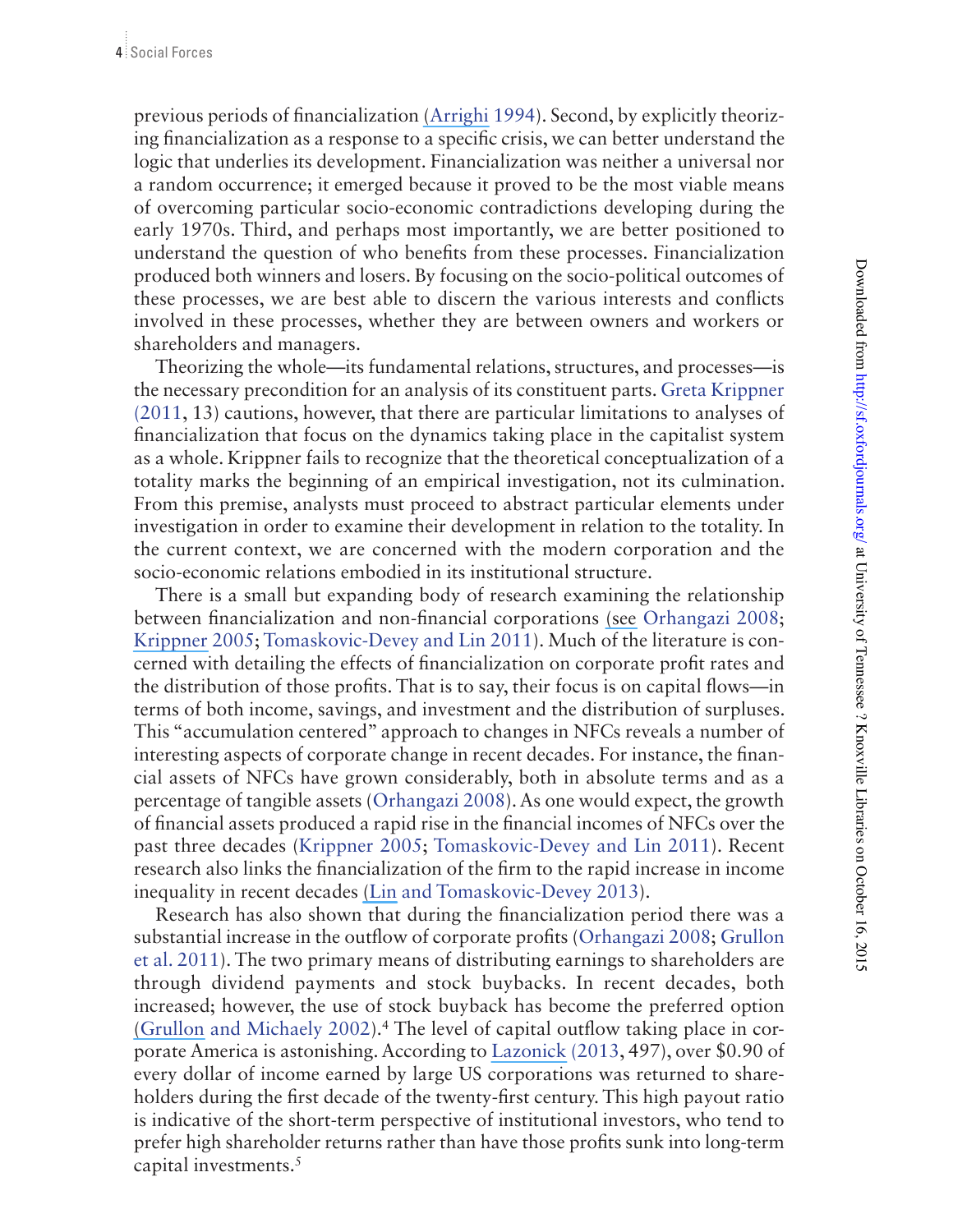Financialized frms tend to rely on debt fnancing, as opposed to retained earnings, for investments. Shareholders generally prefer debt fnancing over issuing equity because debt tends to maintain the value of their holdings by not diminishing stock prices or diluting earnings (Fligstein 2001). Rising debt is a pronounced feature of a fnancialized economy. Although debt rose most signifcantly in the fnancial sector, it also increased in all other sectors of the economy (private, corporate, and public) (see Foster and Magdoff 2009).

A handful of studies have examined the effects of fnancialization on particular industries (see Froud et al. 2002; Aschoff 2010; Baud and Durand 2012; Burch and Lawrence 2009; Jones and Nisbet 2011). However, despite this growing body of research, there continues to be signifcant confusion about exactly how the fnancialization of the frm was accomplished. Most sectoral analyses of fnancialization do not account for the socio-economic changes taking place within the frms themselves and the shifting norms of corporate governance that both legitimate and rationalize corporate transformations. In the following section, I provide a critical overview of the literature on managerial ideologies, highlighting both the pitfalls and benefts of recent research on the rise of shareholder value ideology in corporate America.

### **Managerial Ideologies and Shareholder Value Management**

Explaining changes in the modern corporation has long been a central issue for economic and organizational sociologists. Berle and Means's (1967[1932]) thesis that the diffusion of stock ownership left control of the corporation in the hands of bureaucratic managers became the foundation for early theorists of economic and organizational sociology. This observation led many analysts of "managerial capitalism" during the postwar era to largely abandon the Marxian emphasis on capital accumulation and class confict for Weberian approaches that focused on bureaucratic relations between managers and workers (Davis and McAdam 2000). What followed was a protracted debate about "who controls the corporation," and a number of divergent takes on the social and economic functions of the Giant Corporation (Chandler 1977; Mintz and Schwartz 1985; Kotz 1978).

Economic sociologists of the postwar era also began theorizing the constitution of what Bendix (1956) called "managerial ideologies." Building off Berle and Means's thesis of an autonomous managerial class, theorists began to ponder the "interests" of this managerial class. This "psychologizing" tendency, as Baran and Sweezy (1966) described it, led analysts to a series of fanciful conclusions. Perhaps the most notorious was the widespread belief that the proft motive had ceased to be the overriding concern of managers (see Kaysen 1957). The idea which was widespread at the time—that corporate managers were no longer concerned with profts was directly related to the failure of analysts to appreciate the material realities of mature capitalist societies. The separation of ownership from control was a fact, but there was no justifcation for concluding that mangers were any less concerned with profts than owners. The proft motive was still very much alive in large corporations; what had changed was the pattern of accumulation associated with large oligopolistic frms and the objective requirements of corporate, or monopoly, capitalism. As Baran and Sweezy (1966, 44)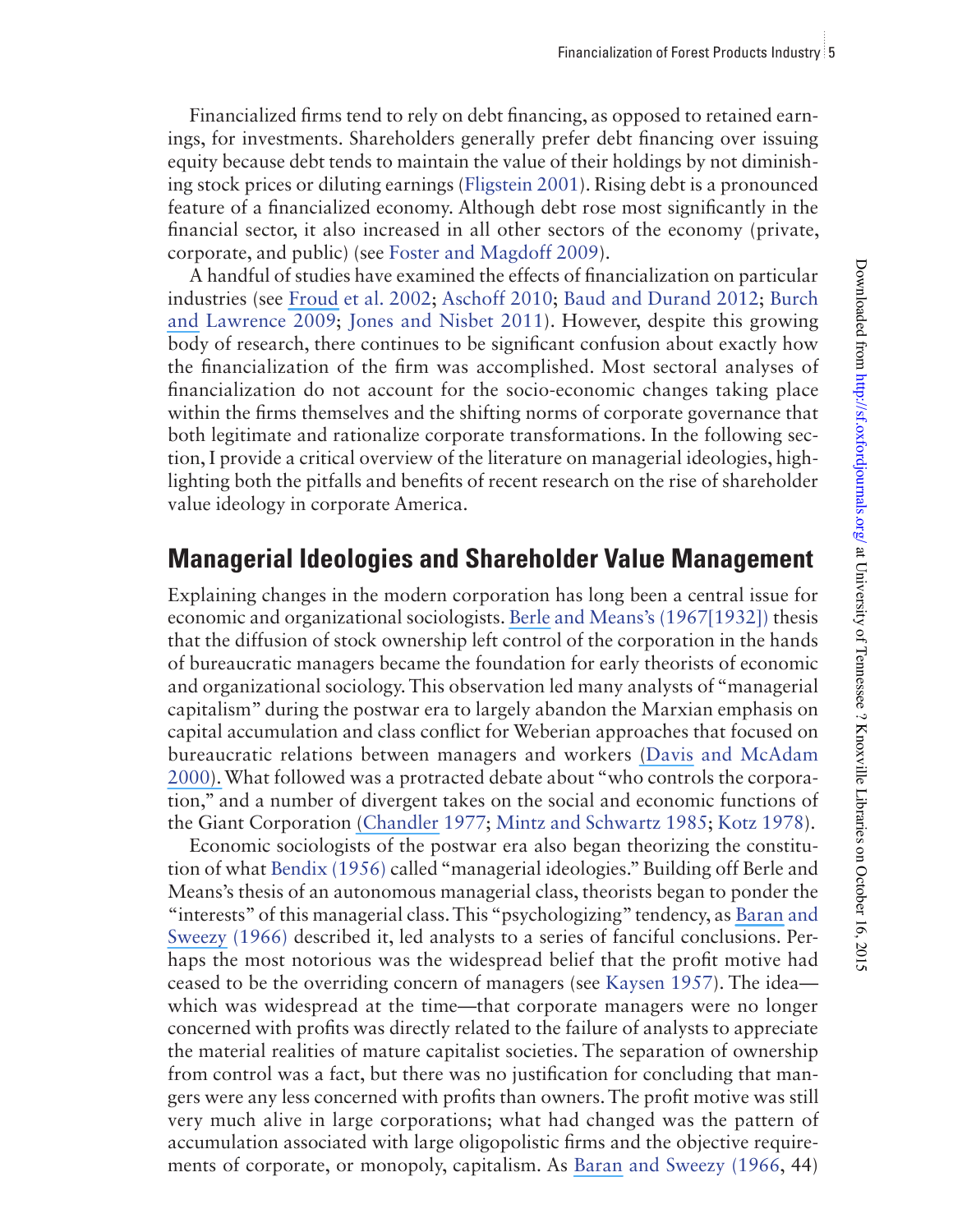explained, the rise of the modern corporation marked "the institutionalization of the capitalist function," not its transcendence.

In more recent years, economic sociologists developed more dynamic theories of corporate behavior that seek to ground managerial decision-making within the structure of relations among large corporations and the state. These perspectives build on the notion of the embeddedness (Granovetter 1985) of economic actors and seek to explain corporate behavior in reference to their organizational felds (DiMaggio 1985). Neil Fligstein, in particular, has developed a "political cultural" approach that seeks to understand managerial decision-making in terms of "long-term shifts in the conception of how the largest frms should operate to preserve their growth and proftability" (Fligstein 1990, 2). The premise of Fligstein's theory is that the assumptions and priorities of corporate managers what he refers to as "conceptions of control"—are ephemeral in nature; that they operate for a defnite period of time, only to reach a particular barrier (most often a decline in profts), after which they are replaced by another (Fligstein 1990, 2001).

In recent decades, corporate managers have come under the sway of a "shareholder value conception of control" that measures corporate success primarily in terms of shareholder returns (Fligstein 2001; Lazonick and O'Sullivan 2000; Davis 2009). According to Fligstein, shareholder value conceptions of control emerged in response to the economic crises of the 1970s. More specifcally, Fligstein (2001, 147–48) contends that this crisis was primarily due to growing competition from abroad, particularly from Japan, along with the general economic slowdown coupled with high infation, or stagfation. In response to these changes in the macro-economic environment, managers sought out solutions to their economic malady. Here, Fligstein urges us "to consider the role of culture in framing the possibilities for strategic action." He continues:

for actors to undertake new forms of action, they must decide to rethink their interests, develop a plan to operationalize those interests, and have the power to enforce that view. Culture comes into play to provide actors with a cognitive frame that offers solutions to the problem of strategic action. (2001, 148).

Thus, Fligstein, as well as others, implores us to think about shifts in managerial orientation as a cultural movement that arises in response to the changing condition in their relevant felds of action (Fligstein 2001; Davis and Thompson 1994). The shareholder value conception of control was then linked to a number of managerial strategies, including increased mergers and acquisitions, selling off unrelated product lines in order to focus on "core competencies," fnancial gimmicks such as stock buybacks, and downsizing of the labor force (Fligstein and Shin 2007).

Some, particularly Marxists, might be quick to point out that there is nothing particularly novel about capital's tendency toward concentration and their desire to minimize labor necessary for production—and they would be correct. However, Marxists would be remiss to dismiss the role of shareholder value ideology outright. Doing so precludes them from appreciating how the discourse of shareholder value was used to both legitimate and rationalize managerial strategies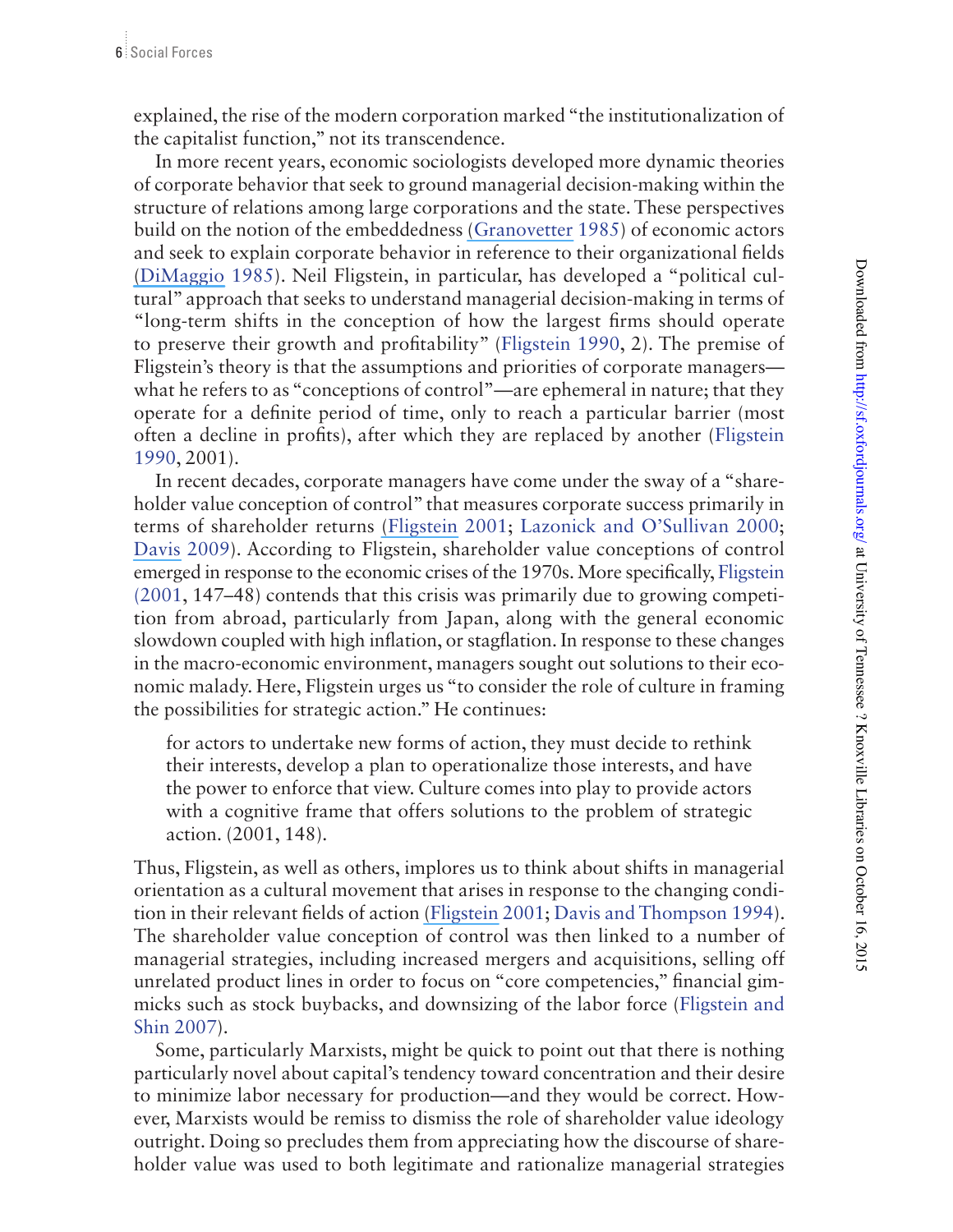that were—and still are—integral to the fnancialization process, and capitalist development more generally (Ezzamel, Willmott, and Worthington 2008). That is to say, it is important to recognize that the structural processes of fnancialization are mediated by a host of organizational and cultural factors (Lapavitsas 2011).

Economic sociologists have done much to advance our understanding of corporate institutions and managerial behavior by drawing our attention to the ephemeral nature of corporate structures and managerial orientation, thus providing valuable insights into the ideological constraints of actors embedded within defnite social relations. But, as Fligstein presciently notes, "The theoretical diffculty is deciding *what that embeddedness consists of*" (2001, 145, emphasis added). I suggest that corporate managers continue to be embedded in corporate structures that operate within the objective constraints of ongoing capital accumulation. Introducing organizational complexities, such as managerial conceptions of control, requires that we move to a lower level of abstraction in order to analyze how institutional actors refect (and contort) the broader fnancialization process. At this level of abstraction, we can more readily incorporate Epstein's (2006) defnition of fnancialization, which focuses on the increasing role of fnancial motives and fnancial actors in contemporary society.

There are two fundamental components of the relationship between shareholders and managers that have been linked to the fnancialization of NFCs (Widmer 2011). First is the increasing concentration of stock ownership by institutional investors that occurred following the liberalization of capital markets in the 1980s. The growth of institutional shareholdings reversed the trend toward increasingly dispersed stockholdings that was associated with managerial capitalism of the postwar period. By 2012, institutional investors owned roughly 75 percent of all outstanding stock in the 1,000 largest frms in the United States (Davis 2013). This gave institutional investors a substantial amount of infuence on corporate boards and helped steer managerial priorities toward the interests of the shareholder (i.e., fnancial) community. The second transformation took place in the compensation packages of corporate managers. Following the prescriptions of agency theory (Jensen and Meckling 1976), corporate boards increasingly turned to incentive-based compensation packages, consisting of stock options and bonuses that tied executive pay directly to the company's stock performance (Bebchuk and Grinstein 2005). This practice increased managers' direct personal interest in adopting the shareholder value conception of control. Together, these mutually reinforcing processes of fnancialization point to a "convergence" of interests between shareholders and management (Widmer 2011, 672). Or, in Marxist terms, corporate managers increasingly became owners themselves and in the process largely dissolved whatever distinctions, however meaningful, that once existed between these two groups.

In what follows, I examine how these processes played out in the US forest products industry from the 1980s onward. I begin with an analysis of stock ownership and executive compensation in order to show how the socioeconomic relationship between shareholders and managers was altered over the course of recent decades. I then examine how the discourse of shareholder value was increasingly adopted by managers in the US forest products industry beginning in the 1990s and continuing into the present. The result was a radical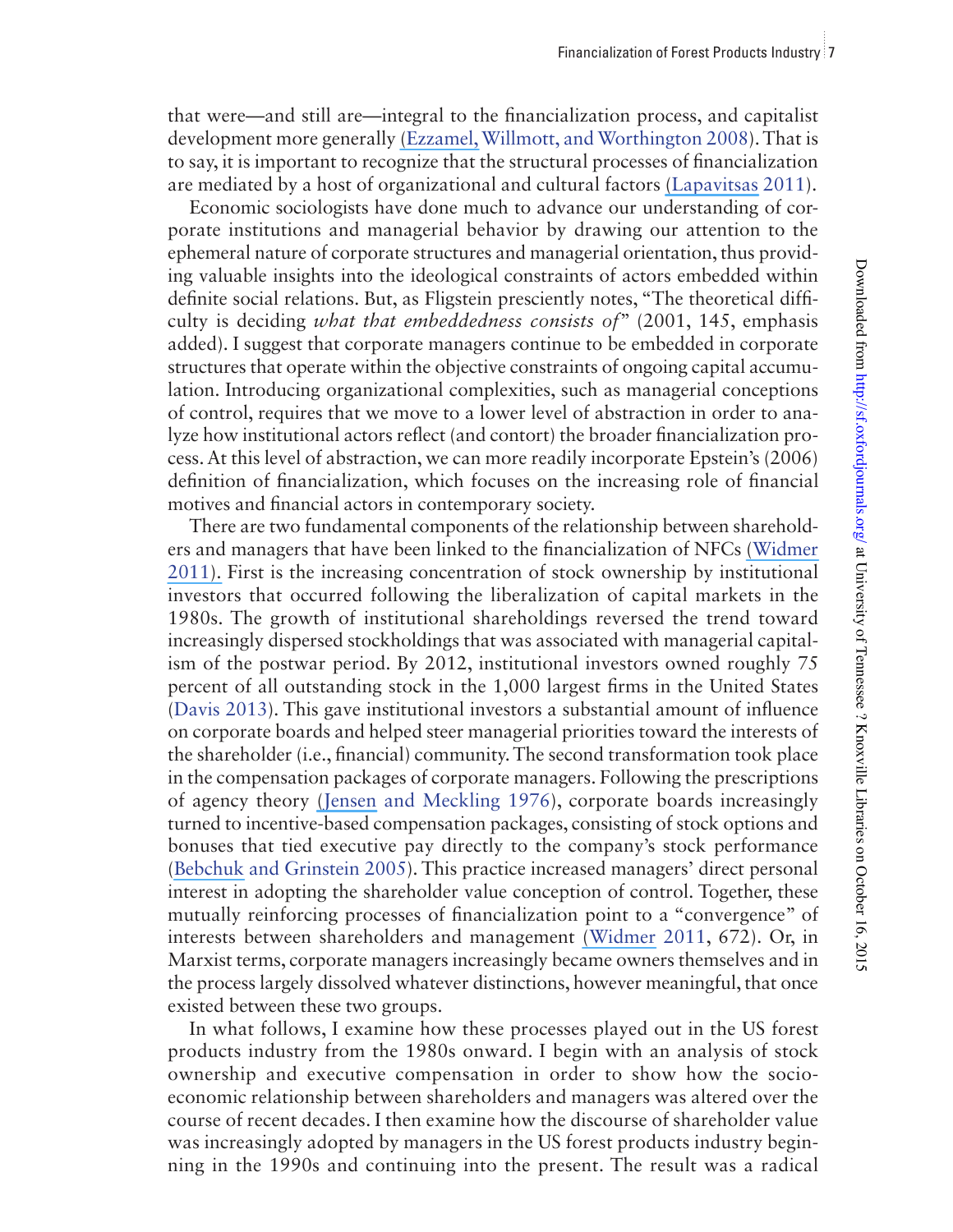transformation of the US forest products industry that included a sustained rise in shareholder returns, made possible by rising debt, a large-scale merger movement, and a series of restructuring programs that included the divestiture of millions of acres of timberland and the loss of employment for hundreds of thousands of workers.

# **Ownership and Control in the US Forest Products Industry**

The US forest products industry is highly complex and multifaceted. In general, the forest products industry refers to all industries that rely on the nation's timberlands for raw materials. In this paper, however, I focus on the two primary sectors of the US forest products industry: the wood products and paper products sectors. Within these two sectors, there are a wide of products and markets, but in general they are dominated by a handful of large, vertically integrated corporations that often have operations in both wood and paper sectors (Ellefson and Kilgore 2010).

In the following section, I analyze two critical shifts that took place in the socio-economic relationship that exists between shareholders and managers. Using data mined from corporate proxy statements, I examine change in both stock ownership and executive compensation over the course of the fnancialization period. As stated earlier, the origins of fnancialization are rooted in the accumulation crisis of the 1970s. Yet, both fnancialization and the emergence of shareholder value ideology were emergent properties of a process that took decades to develop. The process of fnancialization did not really take off until after the deregulation of fnancial markets in the 1980s, and it was not until the 1990s and early 2000s that these dynamics became fully developed. Therefore, I gathered data from corporate proxy statements published both prior to (1980) and at the height of fnancialization (2005) to observe the relevant changes in the relationship between shareholders and managers.6

### *Institutional Investors and Concentrated Stock Ownership*

The question of how much stock ownership is necessary to exert control and exactly how control is exercised is a subject of ongoing debate (see Holderness 2003). A common threshold used by researchers is any entity that has 5 percent ownership of a given frm's stock, or what is commonly referred to as a "blockholder" (Holderness 2003; Barclay and Holderness 1991). US firms are required by federal law to disclose all entities that own 5 percent or more of their total outstanding stock in annual proxy statements, making this the logical starting point for an examination of concentrated stock ownership.

Stock ownership in the US forest product frms, like most large publicly owned corporations during the postwar era, was relatively dispersed, with few frms having signifcant concentrations of stock ownership (Ellefson and Stone 1984). As shown in table 1, only fve of the leading frms had a single blockholder. Two of these were family trusts that held investments on behalf of wealthy families. Boise Cascade's largest shareholder, Fayez Sarofrm & Company, was an investment frm run by the billionaire Fayez Sarofrm, and the remaining two blockholders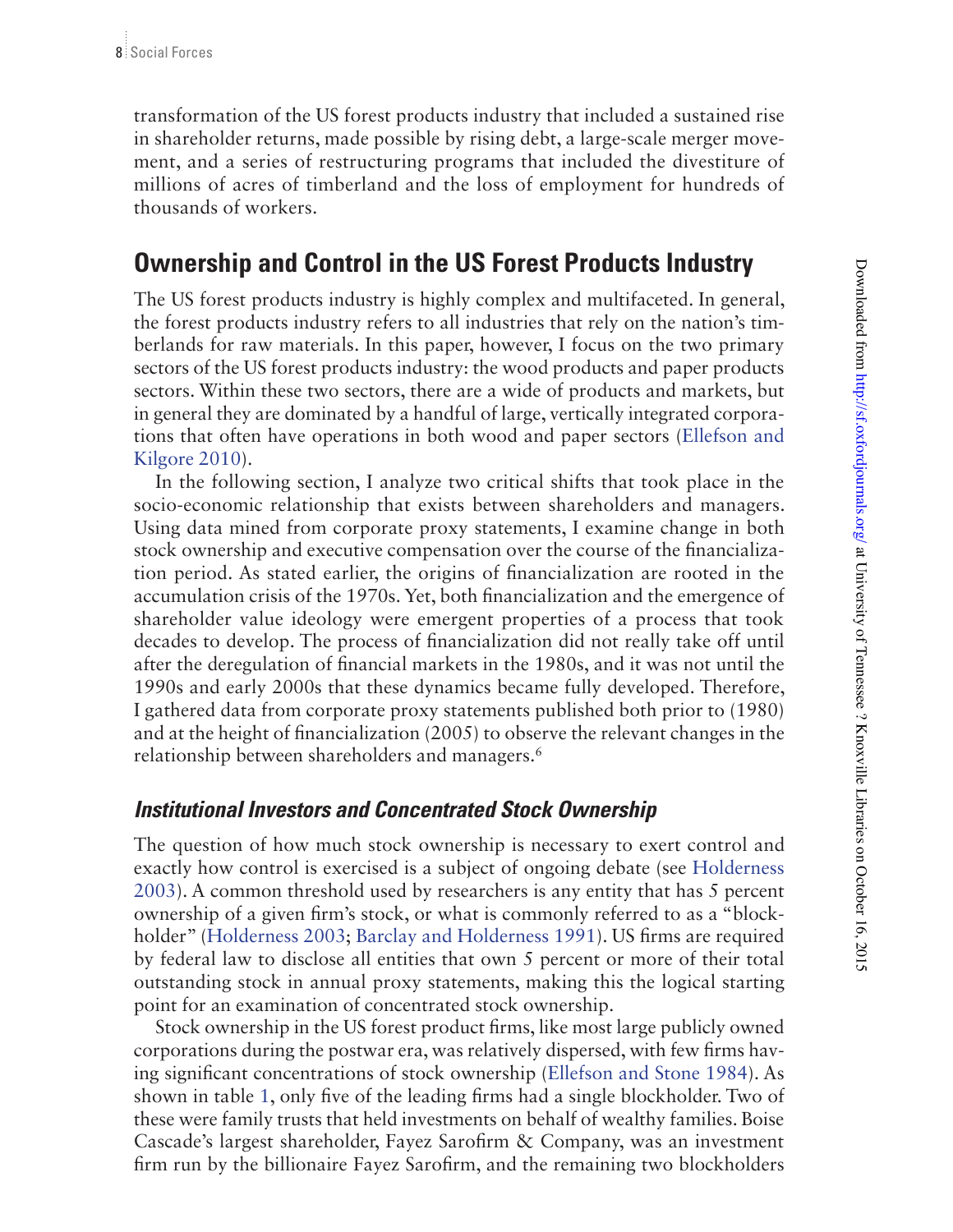| Company and principal stockholder         | Percentage of stock owned |
|-------------------------------------------|---------------------------|
| International Paper <sup>a</sup>          |                           |
| Georgia-Pacific <sup>a</sup>              |                           |
| Weyerhaeuser                              |                           |
| Weyerhaeuser Family Group                 | 9.8                       |
| Champion International <sup>a</sup>       |                           |
| <b>Boise Cascade</b>                      |                           |
| Sarofim (Fayez) & Company                 | 6.5                       |
| Kimberly-Clark                            |                           |
| National Detroit Corp.                    | 5.1                       |
| St. Regis <sup>a</sup>                    |                           |
| Crown Zellerback                          |                           |
| <b>Bankers Trust New York Corporation</b> | 8.2                       |
| <b>Scott Paper</b>                        |                           |
| <b>Bronfman Family Interests</b>          | 20.5                      |
| Mead Corporation <sup>a</sup>             |                           |

**Table 1. Concentrated Stockholdings in Top 10 Forest Product Firms (1980)**

**Source:** Corporate proxy statements (1980). aNo blockholders listed.

were banks that have since been acquired by other banks. Based on these numbers, there is little evidence to suggest that a signifcant concentration of stock ownership exists for any institution to exercise a signifcant amount of control over management.

By the early 1980s, institutional investors were already becoming a major ownership category in the US forest products industry (Ellefson and Stone 1984). At the time, however, few institutional investors held large block shares in any particular frm. The tendency was instead for institutional investors to own small amounts of stock in many different frms. J. P. Morgan Company, for example, owned stock in 17 different forest product frms, but few of these holdings exceeded 3 or 4 percent of any single company. At the time, Ellefson and Stone (1984) predicted that the forest products industry, following national trends, would see an increase in company stock owned by institutional investors.

As it turns out, Ellefson and Stone's (1984) prediction was correct: over the course of the next two decades, the stock ownership patterns in the US forest products industry underwent a radical transformation, led by the growth of institutional stockholdings. As shown in table 2, by 2005, nine of the top 10 forest product frms had more than one blockholder; the sole exception was Plum Creek, which is structured as a Real Estate Investment Trust (REIT). The majority of frms listed as blockholders are investment management frms (IMF), or insurance companies, which tend to promote shareholder value management. On average, blockholders controlled over 30 percent of all stock in the leading forest product frms.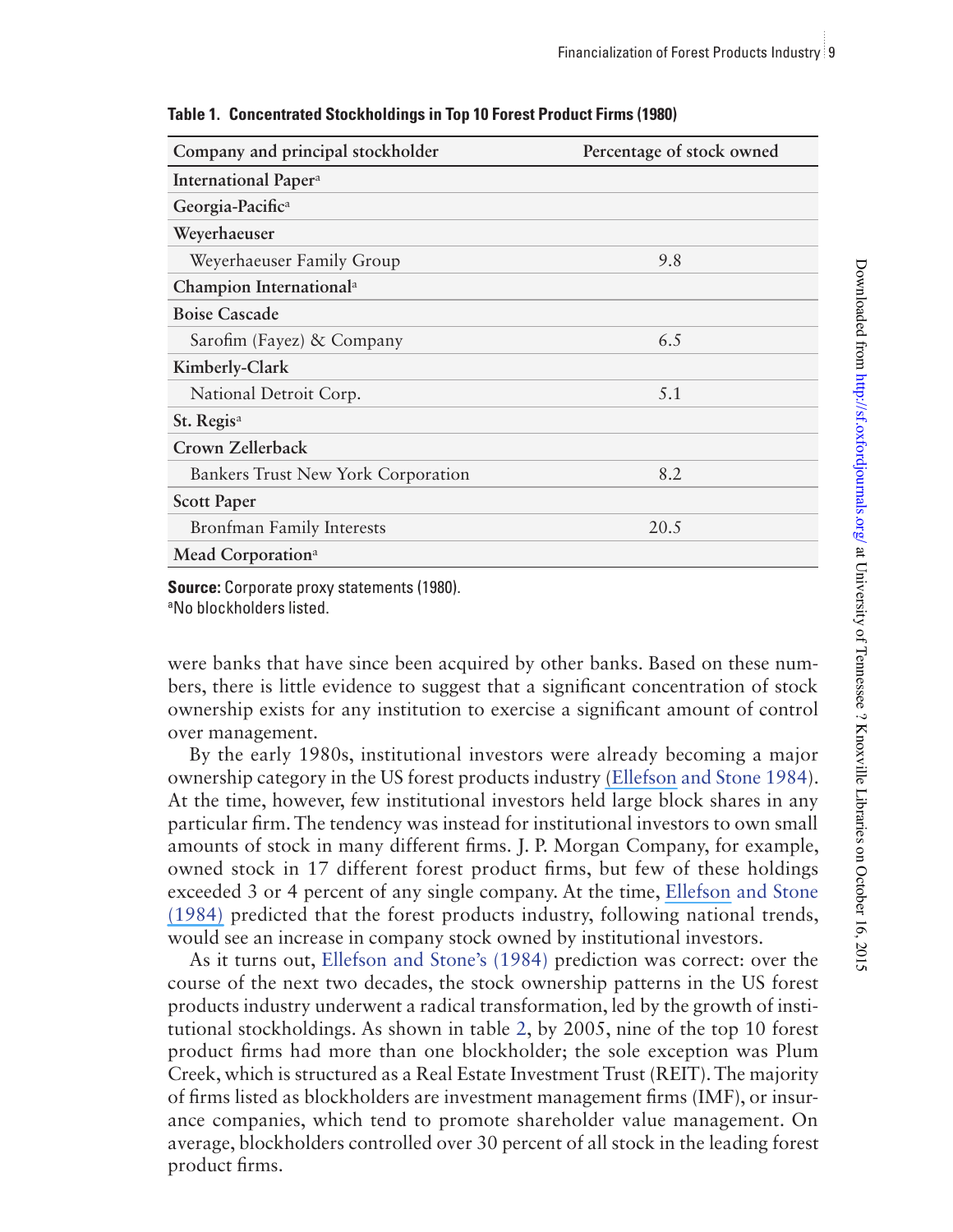| Company and principal stockholder          | <b>Blockholder</b> type | Percentage of<br>stock owned |
|--------------------------------------------|-------------------------|------------------------------|
| <b>International Paper</b>                 |                         |                              |
| Capital Research and Management Company    | <b>IMF</b>              | 11.9                         |
| <b>State Street Bank and Trust Company</b> | <b>IMF</b>              | 6.6                          |
| Lord, Abbet & Co.                          | <b>IMF</b>              | 5.25                         |
| Weyerhaeuser                               |                         |                              |
| Capital Research and Management Company    | <b>IMF</b>              | 13                           |
| Wellington Management Company, LLP         | <b>IMF</b>              | 6.3                          |
| <b>Smurfit-Stone Container</b>             |                         |                              |
| AXA Financial Inc.                         | Insurance               | 16.6                         |
| Wellington Management Company, LLP         | <b>IMF</b>              | 12.91                        |
| FMR Corp.                                  | <b>IMF</b>              | 12.1                         |
| MeadWestvaco                               |                         |                              |
| AXA Financial Inc.                         | <b>IMF</b>              | 9.4                          |
| Capital Research and Management Company    | <b>IMF</b>              | 7.7                          |
| Temple-Inland                              |                         |                              |
| Capital Research and Management Company    | <b>IMF</b>              | 12                           |
| Wellington Management Company, LLP         | <b>IMF</b>              | 6.5                          |
| <b>Bowater</b>                             |                         |                              |
| Massachusetts Financial                    | <b>IMF</b>              | 10.9                         |
| PEA Capital LLC                            | <b>IMF</b>              | 9.7                          |
| Franklin Resources, Inc.                   | <b>IMF</b>              | 8.9                          |
| Wellington Mgmt.                           | <b>IMF</b>              | 8.1                          |
| T. Rowe Price                              | <b>IMF</b>              | 7.2                          |
| Louisiana Pacific                          |                         |                              |
| Barclays Global Investors, N.A.            | <b>IMF</b>              | 11.11                        |
| Mellon Financial Corporation               | <b>IMF</b>              | 5                            |
| <b>Greif Brothers</b>                      |                         |                              |
| Michael H. Dempsey                         | Individual              | 51.44                        |
| Robert C. Macauley                         | Individual              | 9.4                          |
| Virginia D. Ragan                          | Individual              | 5.4                          |
| Mary T. McAlpin                            | Individual              | 5.3                          |
| Packaging Corp of America                  |                         |                              |
| Madison Dearborn Partners, LLC             | Private Equity Firm     | 41.1                         |
| FMR Corp.                                  | <b>IMF</b>              | 7.7                          |
| Iridian Asset Management LLC               | <b>IMF</b>              | 5.1                          |
| Plum Creek <sup>a</sup>                    |                         |                              |

**Source:** Corporate proxy statements (2005). aNo blockholders listed.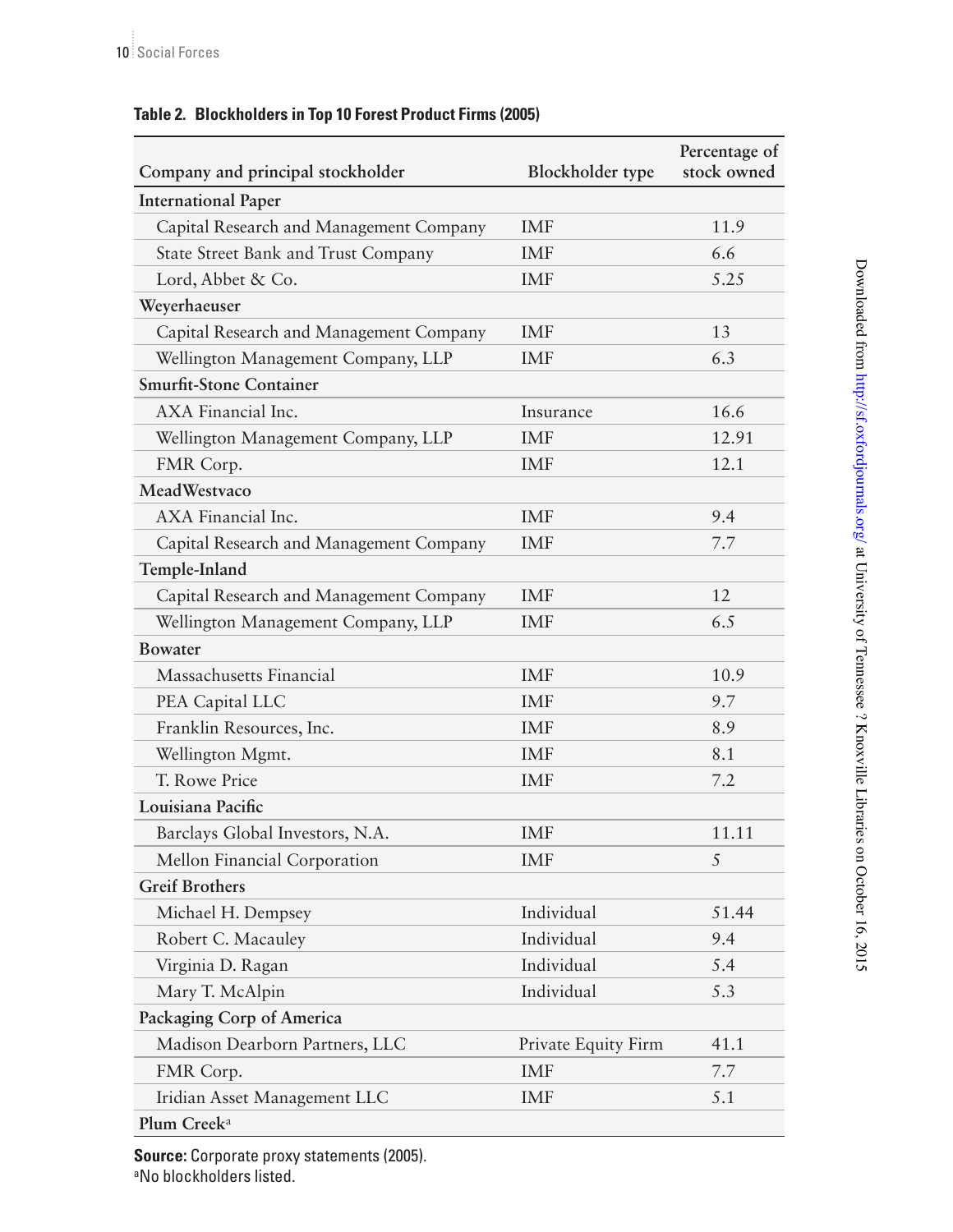In addition to the considerable change in concentrated stockholding among individual institutional investors, there was also a dramatic increase in the percentage of all outstanding stock owned by institutional investors. Table 3 lists the percentage of stock held by institutional investors for the 10 leading forest product frms in 2010. Remarkably, institutional investors had come to control over 80 percent of all outstanding stock in eight of the top 10 frms.7 This fgure is slightly higher than the average institutional ownership share, which Davis (2013) calculates at 75 percent for the largest 1,000 frms in the United States.

By 2010, the level of concentrated stock ownership in the US forest products industry was reaching new heights. Control over large shares of the industry was now held by a single fnancial institution: Blackrock Inc. Founded in 1988 as an asset management company, Blackrock grew quickly through a series of acquisitions to become the world's largest and most powerful institutional investor, controlling over \$3.5 trillion assets in 2010. Included in Blackrock's vast portfolio is a sizable ownership share in seven of the top 10 US forest product frms: International Paper (8.6 percent share of stock), MeadWestvaco (15.4 percent), Weyerhaeuser (5.9 percent), Domtar (7 percent), Temple-Inland (10 percent), Packaging Corp of America (7.7 percent), and Plum Creek (6.3 percent).<sup>8</sup> The ability of a single institution to gain such overwhelming control over an industry is a striking example of how the ownership structure of corporate America has changed in recent decades. Furthermore, it is a concrete example of how fnancial interests were in a position to exert infuence over management in the forest products industry.

### *From Fixed-Income to Incentive-Based Executive Compensation*

Changes in the ownership structure of the forest product frms were not, in themselves, suffcient for changing managerial priorities. Additional measures were needed for managers to internalize the interests of the fnancial community as

| Forest products firm       | Percentage of stock held by<br>institutional investors |
|----------------------------|--------------------------------------------------------|
| International Paper        | 82                                                     |
| Mead Westvaco              | 84                                                     |
| Smurfit Stone (Rock Tenn)  | 84                                                     |
| Weyerhaeuser               | 81                                                     |
| Domtar                     | 87                                                     |
| AbitibiBowater             | N/A                                                    |
| Temple-Inland              | 84                                                     |
| Grief Inc.                 | 88                                                     |
| Packaging Corp. of America | 88                                                     |
| Plum Creek                 | 66                                                     |

#### **Table 3. Percentage of Stock Held by Institutional Investors for Given Firms**

**Source:** Mergent Online (2012).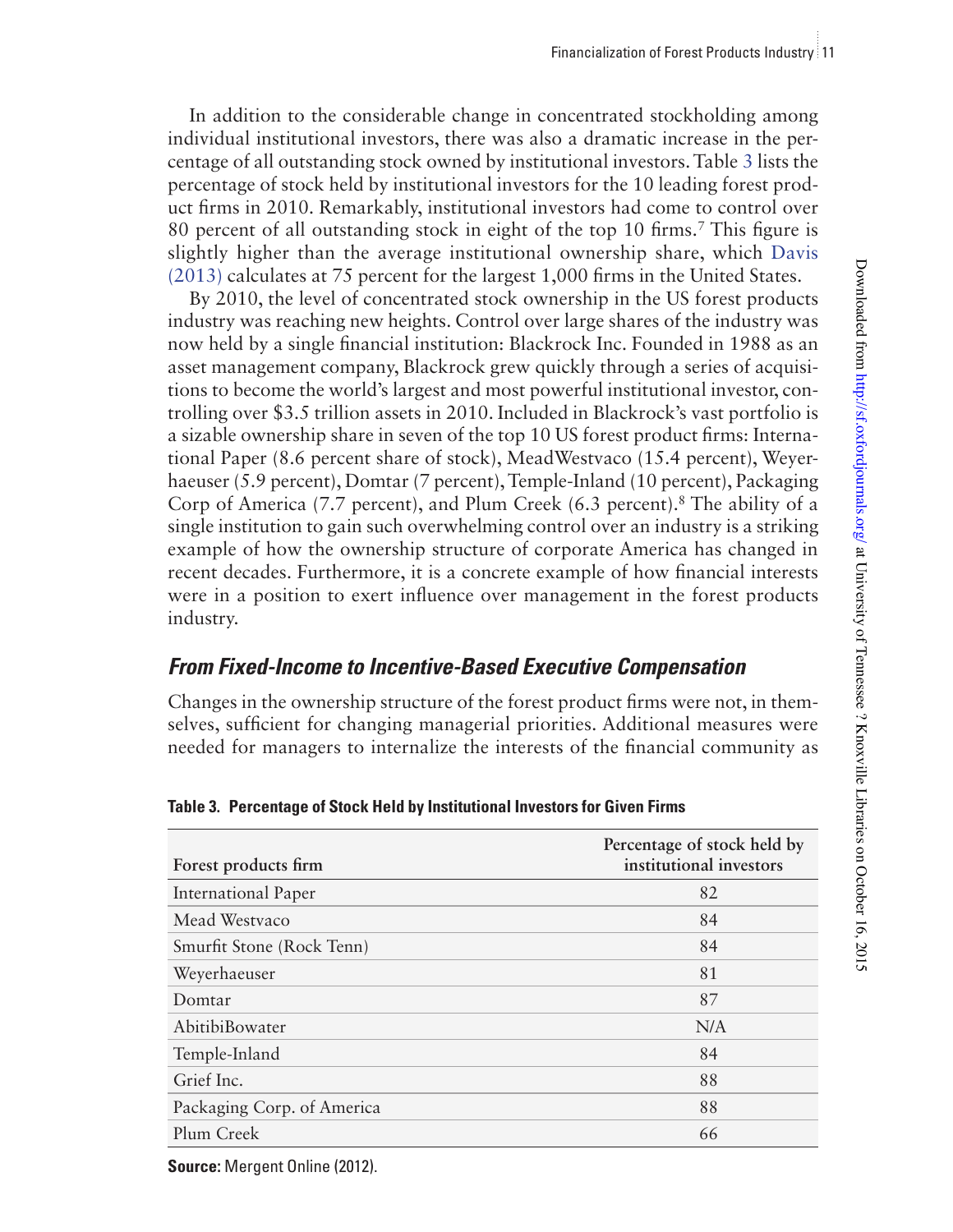their own. As prescribed by agency theorists, the primary means to align managers with the interests of shareholders is to alter their compensation packages in a way that ties their own remuneration to how effectively they maximized shareholder value (Jensen and Murphy 1990). This alignment became increasingly evident in the US forest products industry.

By 1980, managers in the forest products industry were already generating substantial portions of their income from stock options and other forms of incentive-based compensation. As shown in table 4, three of the top frms' chief executive officers (CEO) received over half of their income from incentive-based compensation. Most CEOs, however, continued to receive the majority of their income from salary and bonus payments.<sup>9</sup> By 2005, there was a significant shift in the compensation packages of top executives. At this point, CEOs in eight of the top 10 frms received the majority of their income from incentive-based compensation. On average, incentive-based compensation rose from 31 percent in 1980 to 59 percent in 2005.

The growth of incentive-based compensation packages, consisting of large bonuses and stock options, was a critical factor for realigning the interests of managers toward those of their shareholders. By tying executive compensation to the frm's stock performance, a frm's board of directors gave managers a personal interest in maximizing shareholder returns. In this sense, the spread of shareholder value ideology among corporate managers cannot be said to be a simple case of increased shareholder control over managerial decision-making, but is more appropriately understood as a situation in which the interests of managers *became* the interests of shareholders.

The growth of concentrated stockholdings among institutional investors and the expanded use of incentive-based compensation packages were critical, though by no means the only, factors in explaining the proliferation of shareholder value

| 1980                              |                   | 2005 |                       |  |  |  |
|-----------------------------------|-------------------|------|-----------------------|--|--|--|
| % of incentive-based compensation |                   |      |                       |  |  |  |
| Top 10 companies                  | for top executive |      | Top 10 companies      |  |  |  |
| <b>International Paper</b>        | 66                | 67   | International Paper   |  |  |  |
| Georgia-Pacific                   | 55                | 57   | Weyerhaeuser          |  |  |  |
| Weyerhaeuser                      | 27                | 55   | Smurfit-Stone         |  |  |  |
| Champion                          | 37                | 63   | MeadWestvaco          |  |  |  |
| <b>Boise Cascade</b>              | 52                | 61   | Temple-Inland         |  |  |  |
| Kimberly-Clark                    | 28                | 50   | Bowater               |  |  |  |
| St. Regis                         | 26                | 73   | Louisiana-Pacific     |  |  |  |
| Crown Zellerback                  | $\overline{4}$    | 21   | <b>Grief Brothers</b> |  |  |  |
| Scott Paper                       | 12                | 56   | Packaging Corp.       |  |  |  |
| Mead                              | 1                 | 86   | Plum Creek            |  |  |  |
| Average                           | 31                | 59   | Average               |  |  |  |

**Table 4. Incentive-Based Compensation in the US Forest Products Industry in 1980 and 2005**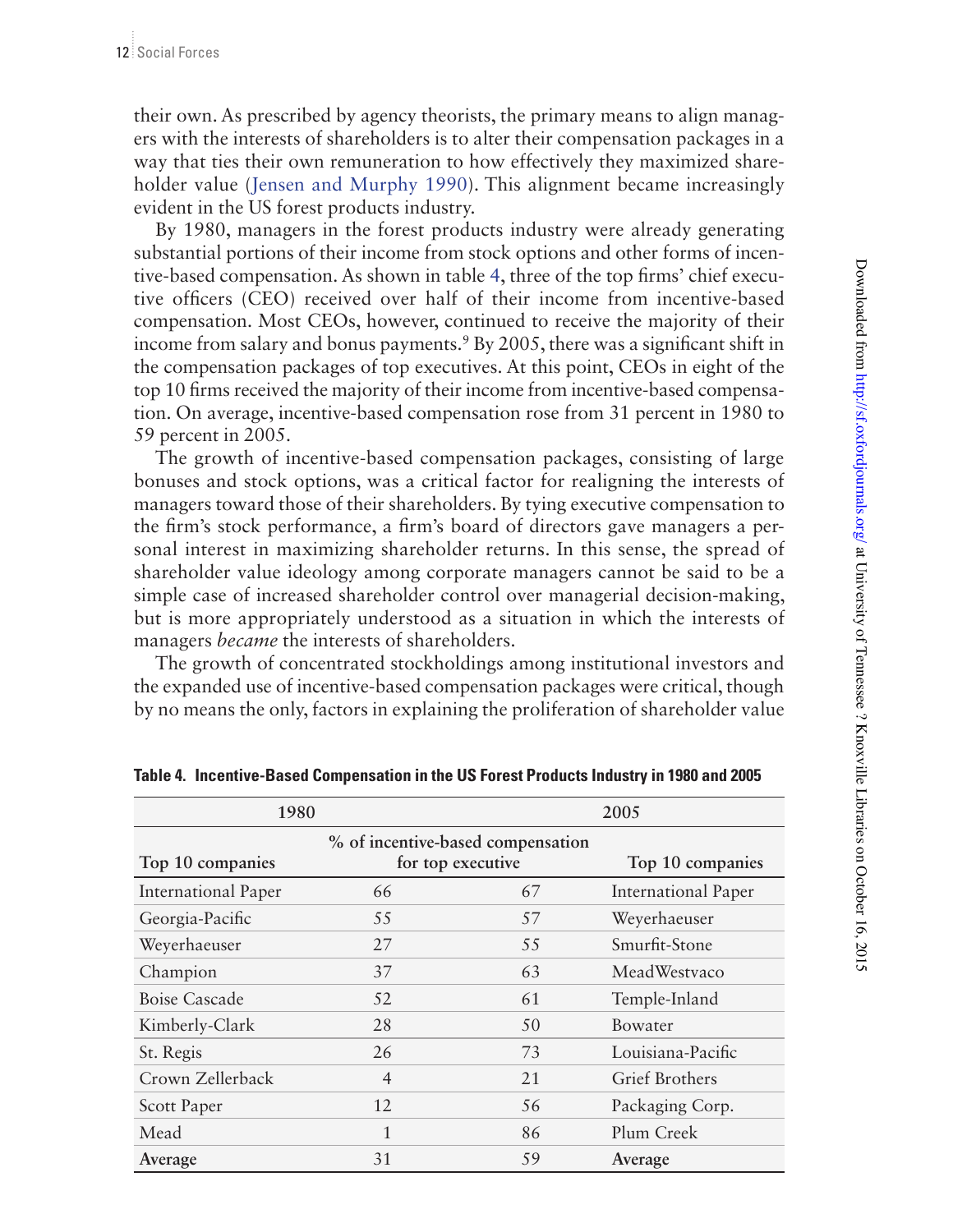ideology. In the following section, I examine the effects of this realignment on managerial decision-making in the US forest products industry. The adoption of the shareholder value conception of control did not occur overnight, but emerged over the course of the 1990s as the processes of fnancialization spread to various sectors of the economy.

## **The Financialization of the US Forest Products Industry**

The early 1990s were a pivotal moment for the US forest products industry for a number of reasons. Most notable was the rapid increase in competition stemming from the effects of neoliberal globalization (Marchak 1995). The availability of large virgin stands of timber and the faster-growing cycles of tropical timber, combined with cheap land and labor, led to a rapid increase of imports into the United States. These factors, along with an excess of production capacity during the late 1980s, began to take its toll on industry earnings. By the mid-1990s, it was becoming increasingly clear that the industry was falling out of favor with institutional investors (Yin et al. 1998).

Yet, the forest products sector did not turn to direct fnancial accumulation in order to overcome their economic stagnation. As shown in fgure 1, fnancial profts in the forest products industry actually declined over the fnancialization period.10 This would lead some analysts to argue that these industries were not, in fact, fnancialized. I argue that this is a narrow interpretation of fnancialization that fails to appreciate the multifaceted nature of the process. The fnancialization of the US economy took many forms. In many cases, frms directly engaged in fnancial forms of accumulation as a means to boost declining proft rates. In other instances, such as the forest products industry, fnancialization took on a more qualitative form as external fnancial interests reshaped the socioeconomic relations and institutional environment in which frms operate.



**Figure 1. Financial profits as a percentage of total profits in US forest products industry**

**Source:** Lin and Tomaskovic-Devey 2013.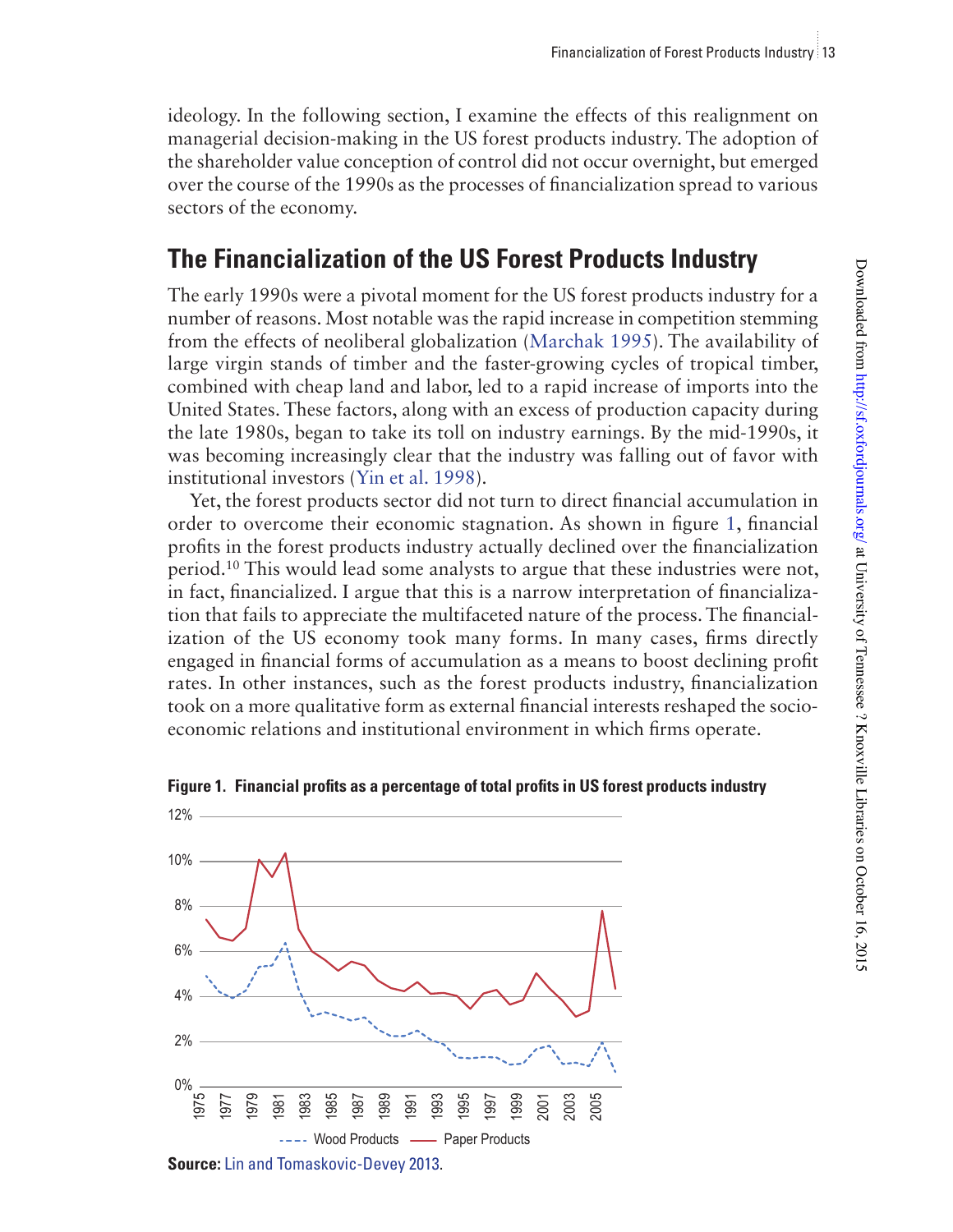The fnancialization of the US forest products industry began during the hostile takeover movement of the 1980s (Gunnoe 2012). During this decade, frms in the forest products industry were widely targeted, causing managers to pay increased attention to their frm's stock price relative to their underlying assets. The result was a steady shift in managerial decision-making that saw managers increasingly adopt strategies associated with the shareholder value movement. In this section, I highlight three overlapping aspects of these changes: frst is the increased returns to shareholders in the form of stock buybacks and dividends; second is the large-scale merger movement that spread across the industry during this period; and third is the general restructuring of the industry that followed this merger movement. Collectively, these processes were integral to the broader fnancialization of the forest products industry.

#### *Stock Buybacks, Dividends, and Debt*

In an era of diminishing profts, managers in the US forest products industry increasingly turned to stock buybacks in order to boost their frms' share price. By purchasing their own shares on the open market, managers reduced the number of shares held by the public and thus increased the value of the frm's share price. This method is favored in industries where there are few opportunities for internal growth and serves to artifcially increase share price, which serves the interests of both managers and investors (Grullon and Ikenberry 2000).

The US forest products industry is a mature industry with a chronic tendency toward excess capacity and unstable prices (Gunnoe 2012). A spending spree during the late 1980s left the industry with a severe problem of excess capacity and a glutted market when the US economy entered into recession in the early 1990s. With limited room for investments into capacity expansion, managers began to focus primarily on increasing shareholder returns. Evidence shows that stock buybacks increasingly became the preferred channel for distributing earnings back to shareholders. In 2001, an analysis of stock buybacks in the US paper industry found that of the 25 US paper companies surveyed, only three lacked a stock repurchasing program, whereas a decade ago just a handful of companies had such a program (Connelly 2001).

Many frms often used cash from large asset sales to fnance stock buybacks. For example, in 1994, Kimberly-Clark announced that it would use the proceeds from the sale of its Newsprint mills to fund a stock repurchasing program (Oppel 1994). Other companies, such as Williamette, Boise Cascade, and MeadWestvaco, used the proceeds from their sale of timberland to fnance large stock buybacks aimed at increasing returns to shareholders. Commenting upon the announcement of a \$400 million stock buyback program following the sale of their timberlands, the MeadWestvaco chairman and CEO explained that "[w]e are delivering on our commitment to return to shareholders the excellent value we generated from these forestland sales. We expect to continue to drive shareholder value by generating sustainable earnings and cash flow growth" (MWV) 8-K 2007). With limited opportunities for internal investments, managers found stock buybacks to be one of the few options available for buoying their frms' share price.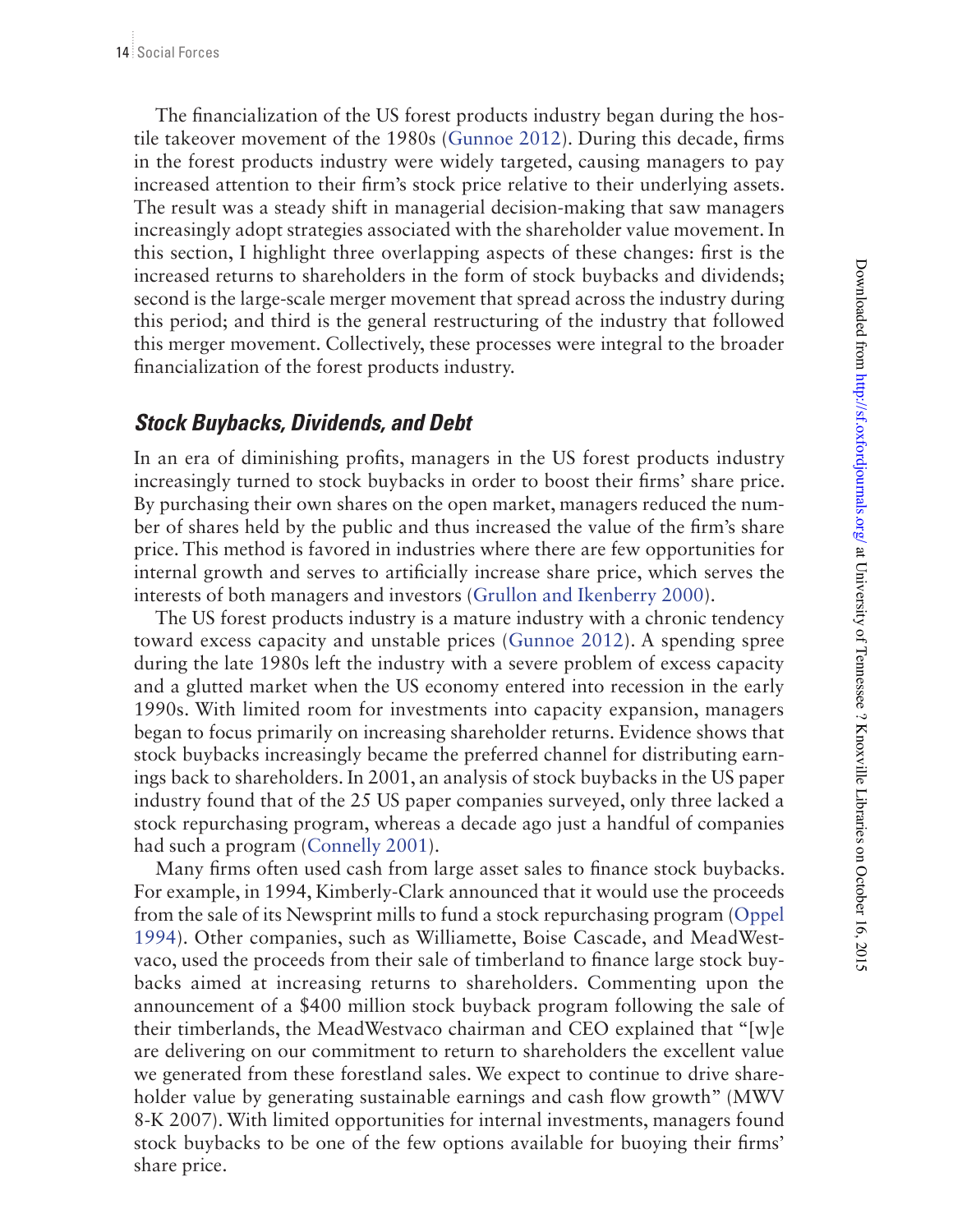Over the course of the fnancialization period, stock buybacks replaced dividend payments as the preferred means of increasing returns to shareholders (Grullon and Michaely 2002). In the forest products industry, however, dividends continued to be an important means of funneling capital back to the fnancial community. Figure 2 shows total dividends as a percentage of value added in both the wood and paper product sectors.<sup>11</sup> The rate of dividend payments in both sectors grew over the course of the past several decades. In the paper sector, the ratio of dividends to value added remained below 10 percent for most of the 1980s, but by 1990, when the forest products industry began to stagnate, the payout ratio continued to climb, staying above 10 percent for the remainder of the decade.

The substantial increase in both stock buybacks and dividend payments suggests that managers in the industry were heeding the call from shareholders to maintain shareholder returns. Critically, these increased returns to shareholders took place in the face of declining profts and rising debt (Gunnoe 2012). As shown in fgure 3, the ratio of debt to equity in the paper sector more than doubled during the fnancialization period, remaining above 100 percent for most of the 1990s and early 2000s.12 This change suggests that any increase in shareholder returns was made possible by increasing the debt leverage of frms and may have had little relation to the fnancial health of the frm.

### *Mergers & Acquisitions*

In the face of declining returns, chronic overcapacity, and a glutted market, the US forest products industry turned to consolidation and the reshuffing of existing assets in order to reestablish growth in their stagnating industry. During the 1990s, taking over existing mills became the preferred means of capacity expansion because while it did increase the capacity of a frm involved, it did not add to overall capacity in the industry. The result, as shown in fgure 4, was an unprecedented period of mergers and acquisitions that utterly transformed the US forest



**Figure 2. Ratio of total dividends to value added in US forest products industry**

**Source:** BEA.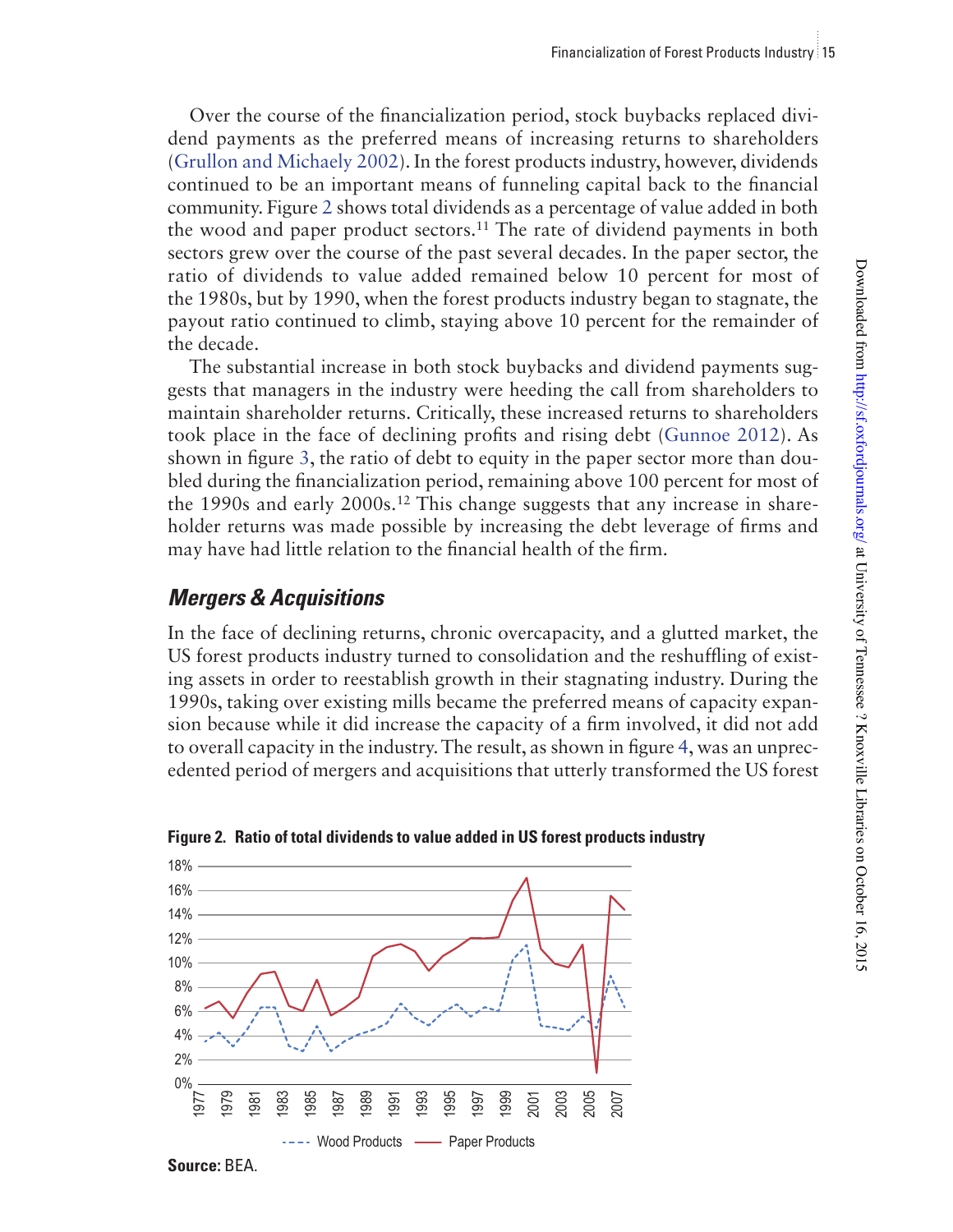

**Figure 3. Debt to equity in US paper products sector**

products industry, bringing an end to many of the industry's mainstays for the past century (see also Diamond, Chappelle, and Edwards 1999).

The forest products industry's merger wave began in the mid-1990s and has continued largely unabated up to the present. In 1995, many frms in the industry found themselves with a surplus of cash due to the record profts of that year; and with the lessons of the late 1980s' excesses in new capacity still fresh in their mind, they turned to purchasing existing mills instead of building new ones. International Paper, Consolidated Papers, Appleton Papers, Chesapeake, and Kimberly-Clark all purchased existing facilities over the course of the year.

In 1997, the industry experienced two signifcant mergers, both of which were friendly mergers aimed at increasing the market share and reducing competition. The frst involved a \$5.8 billion merger between Fort Howard Corp. and James River Corp., forming a single company under the name of Fort James Corp. Fort Howard entered the deal after employing advisors from Morgan Stanley to devise a way to "maximize value" for shareholders (Reuters 1997). Less than two weeks later, Wausau Paper and Mosinee Paper joined to form Wausau-Mosinee Paper Corp., making it the nation's largest producer of specialty papers. Commenting on this merger, an industry analyst remarked that "both stocks have tread water lately and this [merger] is a way to increase shareholder value" (Reuters 1997).

International Paper continued to consolidate its operations when it merged with Union Camp in 1999. Again, industry analysts were clear on the motivations behind the merger: declining earnings and the need to increase shareholder value (Banham 1999). The following year, International Paper made another large purchase when they acquired Champion International, solidifying their leadership in the printing/writing paper and market pulp sectors. Weyerhaeuser was also looking for suitable mergers in order to maintain their position among the industry's top frms. In 1999, Weyerhaeuser purchased the Canadian giant, Macmillan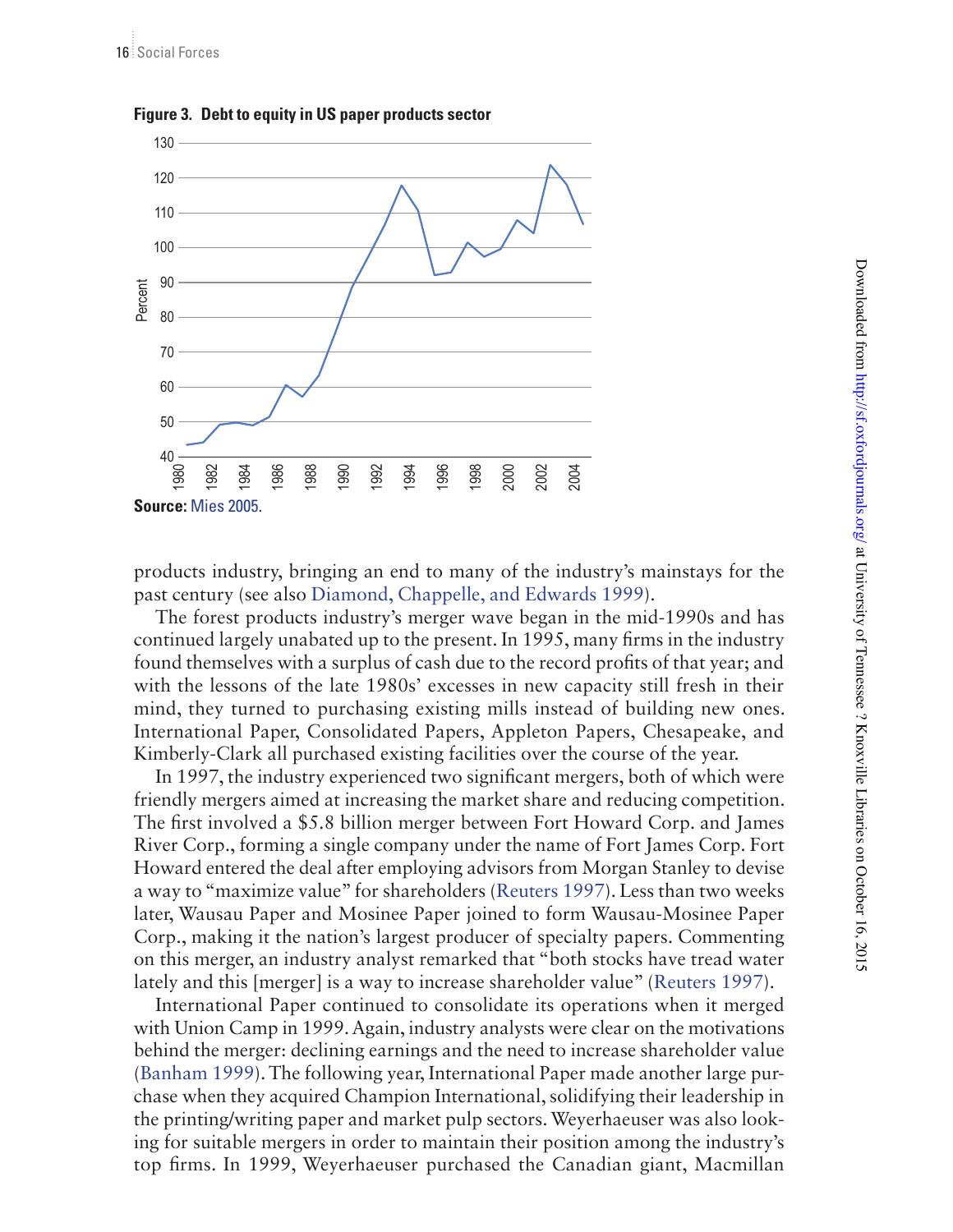

Downloaded from http://sf.oxfordjournals.org/ at University of Tennessee ? Knoxville Libraries on October 16, 2015 Downloaded from http://sf.oxfordjournals.org/ at University of Tennessee ? Knoxville Libraries on October 16, 2015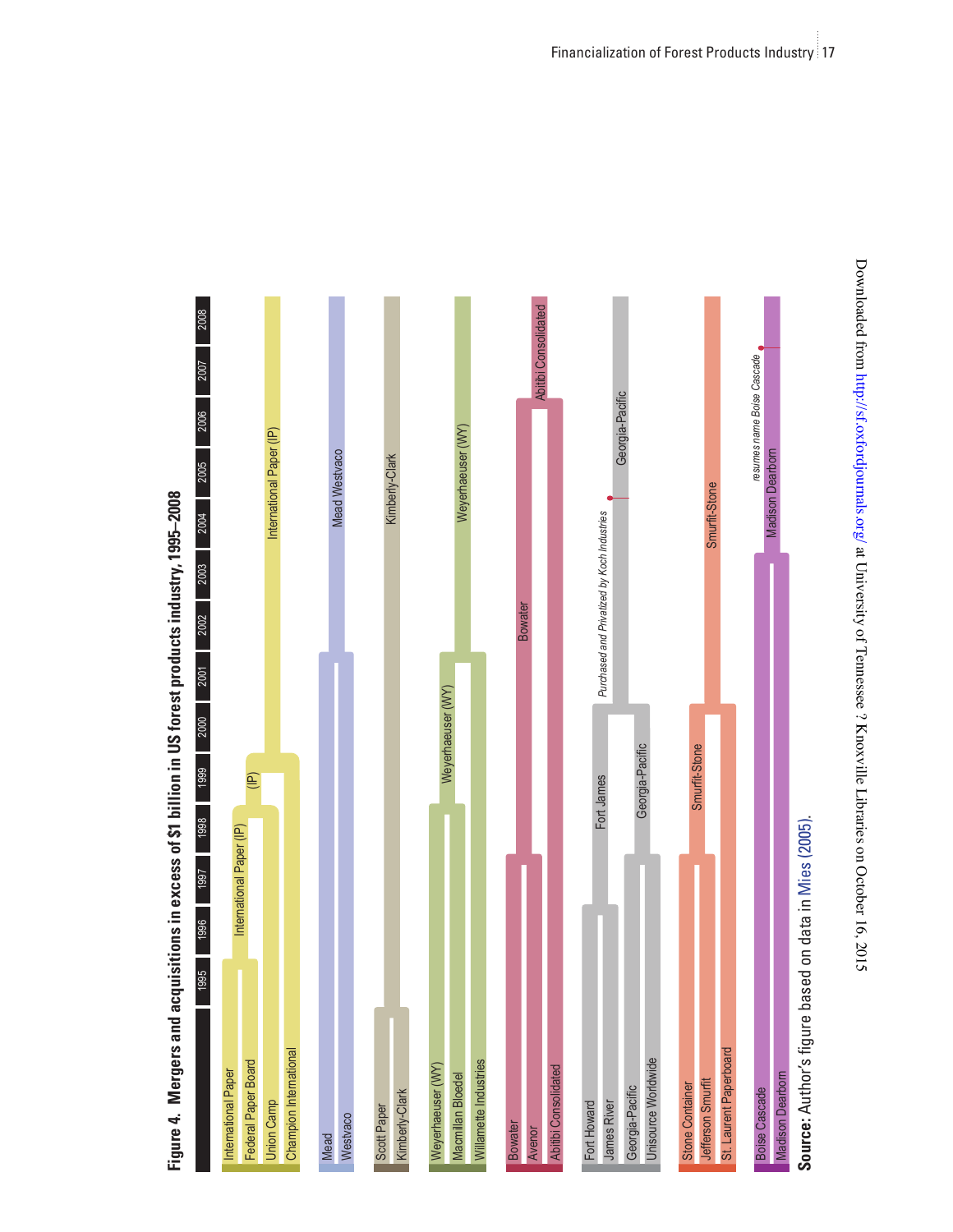Bloedel, establishing Weyerhaeuser as the industry leader in both softwood lumber and market pulp.

The shakeup in the US forest products industry continued to surge in the early years of the new millennium. Two of the nation's long-standing frms, Mead and Westvaco, merged in early 2002 in what was described as a "merger between equals" (Pidgeon 2001). The new company, MeadWestvaco, became the nation's fourth largest paper company with about \$8 billion in annual sales. Commenting on the merger, John A. Luke Jr., President and CEO of Westvaco, added, "[w]ith this combination and the powerful business it creates, we are well positioned to deliver higher returns to shareholders." In early 2002, Weyerhaeuser initiated a hostile takeover of their rival, Willamette Industries. This takeover was the largest in the industry since Georgia-Pacifc's merger with Fort James in 2000 and reestablished Weyerhaeuser as North America's second largest forest products company (Rudder 2002).

The mergers and acquisitions of the late 1990s and early 2000s radically altered the landscape of the US forest products industry. Industry titans dating back to the nineteenth century were swallowed up and/or merged with competitors in an unprecedented reshuffing of ownership. At least half of the top 10 frms in 1990 were merged under new names and/or acquired by a competing frm by 2008. These mergers produced a substantial increase in the market valuation of frms and were therefore successful in achieving their principal aim of increasing shareholder value (Mei and Sun 2008b). The mergers also led to a rapid growth in oligopoly market power in the forest products industry (Mei and Sun 2008a).

#### *Restructuring, Core Competencies, and Labor*

Although it increased oligopoly powers, the merger and acquisition wave saddled many frms in the industry with unsustainable levels of debt. Rising debt in turn became the principal justifcation for a series of restructuring programs aimed at increasing effciencies, streamlining production processes, and focusing on "core competencies." Translated, this meant that underperforming mills would be shut down or sold off, assets deemed unnecessary were likewise sold off wholesale, and employees were laid off by the thousands. Each element of restructuring was undertaken by managers at various times, but most often they occurred after a prolonged period of declining profts or immediately following a merger or acquisition. In fact, many frms hired fnancial analysts from some of the nation's largest fnancial institutions for advice on how best to "maximize shareholder value" (Farley 1997).

A few brief examples may suffce here. One of the frst, and perhaps most symbolic, shareholder value restructuring programs occurred when the board of Scott Paper decided to hire Al Dunlap to take over management of their floundering company. "Chainsaw Al" Dunlap, upon taking the helm of Scott Paper, immediately set out to institutionalize his shareholder value ideology of corporate management. His restructuring plan included fring the existing management team and replacing them with a team of trusted associates from his days with another large forest product frm, Crown Zellerbach. Next, he oversaw the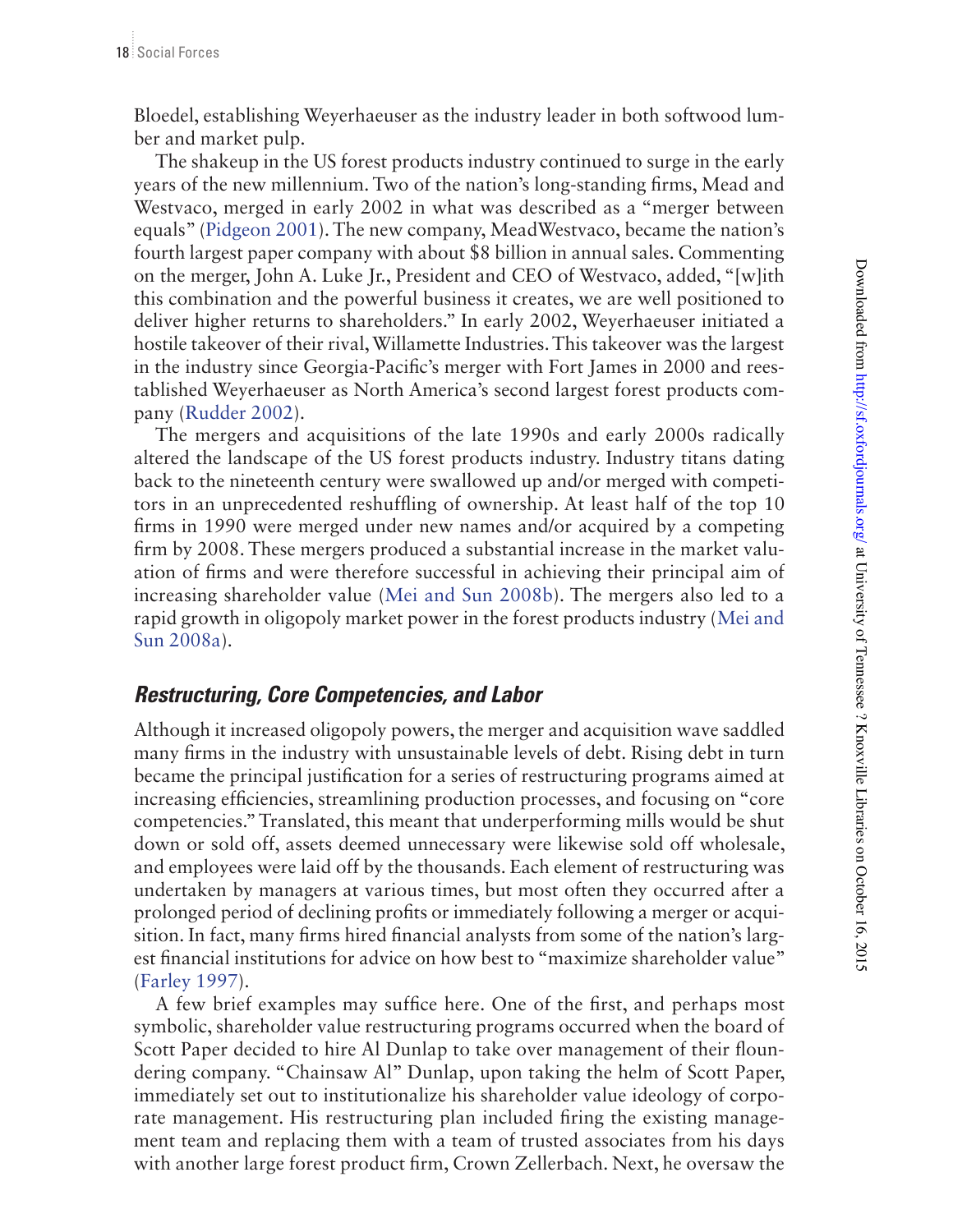"largest proportionate restructuring" of a US corporation to date, which included laying off more than 11,000 employees, reducing corporate assets, and putting an end to the company's philanthropic contributions (Perkins 1999). Scott Paper's CFO Basil Anderson later commented on the restructuring, noting that "the focus on shareholder value allows you to make better judgments on those kinds of expenses" (Perkins 1999, 5).

In the year after Dunlap was hired, his efforts at restructuring Scott Paper were a success when measured in terms of shareholder value. Operating income increased substantially and, most importantly, the price of Scott Paper's shares rose dramatically, from \$38 when Dunlap took over, to \$60 at the end of 1994, and then to \$90 the following year. Wall Street cheered his management style and lauded him as a "turn-around champion." Former employees, of course, had a different view of his accomplishments, but for Dunlap's fnancial constituency, his efforts were a resounding success. In the summer of 1995, Dunlap sold what was left of Scott Paper to Kimberly-Clark for a \$47.7 billion stock swap and Dunlap himself walked away from the deal with a \$100 million compensation package for his efforts (Perkins 1999).

Georgia-Pacifc began a restructuring program under the leadership of A. D. "Pete" Correll in the mid-1990s. Correll was seen as a leader in the shareholder value movement and was quoted as saying "it was high time these giant cyclical businesses start focusing on shareholder returns instead of worrying about revenues and market-share growth" (Henderson 1999). Correll's efforts began in 1994 when he launched a number of initiatives aimed at making Georgia-Pacifc "the most cost-effcient company in the industry." This restructuring program led to the closing of almost half of the company's distribution centers and a "Mill Improvement Program" that cut costs and increased efficiency at the firm's 14 large pulp and paper mills. In 1996, Correll announced a hiring freeze and an early retirement program for salaried employees while he continued to close down underperforming plants and began the process of selling off timberland assets.

Georgia-Pacifc's decision to sell its timberland was part of an emerging industry-wide movement to sell off their timberland holdings and constitutes one of the most signifcant transformations of private land ownership in US history (Gunnoe 2014; Gunnoe and Gellert 2011). Over the course of the twentieth century, the forest products industry acquired some 80 million acres of land across the United States, making the industry one of the largest and most powerful landowners in the nation. However, in the past three decades, as the pressure to increase shareholder returns increased, the industry sold off these timberlands wholesale in an effort to assuage incorrigible shareholders. The primary buyers of these timberlands were newly created institutional investment organizations, known as Timberland Investment Management Organizations (TIMOs), which own timberland as an investment asset, usually as part of a larger investment portfolio. By 2010, roughly 50 million acres of timberland had changed ownership class as fnancial institutions replaced industry as the dominant owners of US timberlands.

And last, but certainly not least, is the impact on labor. Most of the restructuring plans described above were accompanied with mass layoffs, often affecting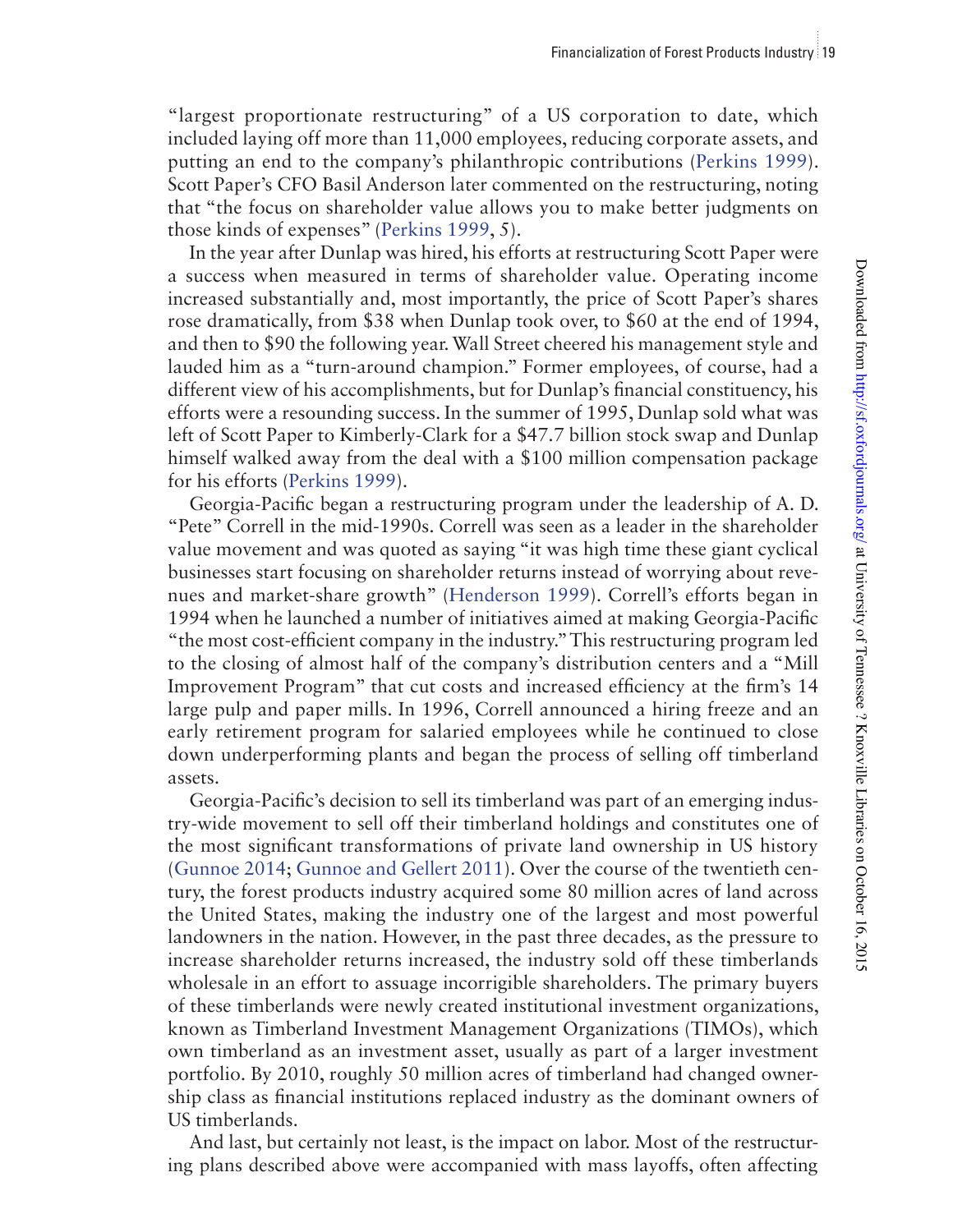thousands of employees at a time. Minimizing the labor necessary for production is a perennial feature of capitalism, but under the discipline of the shareholder value conception of management this impetus gained increased prominence (Lazonick and O'Sullivan 2000). Figure 5 shows the dramatic decrease in employee numbers for the US forest products industry. In the paper products sector, the number of employees was cut nearly in half over the course of a decade, while in the more labor-intensive wood products sector employment decreased by over a third from its peak in 1999. In both sectors, the layoffs rose dramatically in the years following 1999, corresponding to the merger wave and restructuring that took place in the late 1990s and early 2000s. The pursuit of shareholder value along with increasing productivity due to technological innovation—left employees increasingly vulnerable as mass layoffs and mill closures became a central tactic in managers' desire to cut costs, decrease excess capacity, and ultimately increase shareholder returns.

In sum, the spread of shareholder value ideology led to a dramatic transformation of one of the most important and long-standing industries in the US economy. As a result, the industry is now far less stable and much more prone to risks emanating from market fuctuations that are beyond their control. These risks became apparent in the aftermath of the 2008–2009 fnancial crisis when several leading frms—including Smurft Stone and AbitibiBowater—were forced into bankruptcy. Those that remained solvent turned to more mass layoffs and mill closures in order to decrease overall capacity. In all, the US forest products industry and related sectors of the economy lost over 1.1 million jobs in the aftermath



**Figure 5. Full-time equivalent employees (in 1000s) in US forest products industry, 1990–2009**

**Source:** BEA.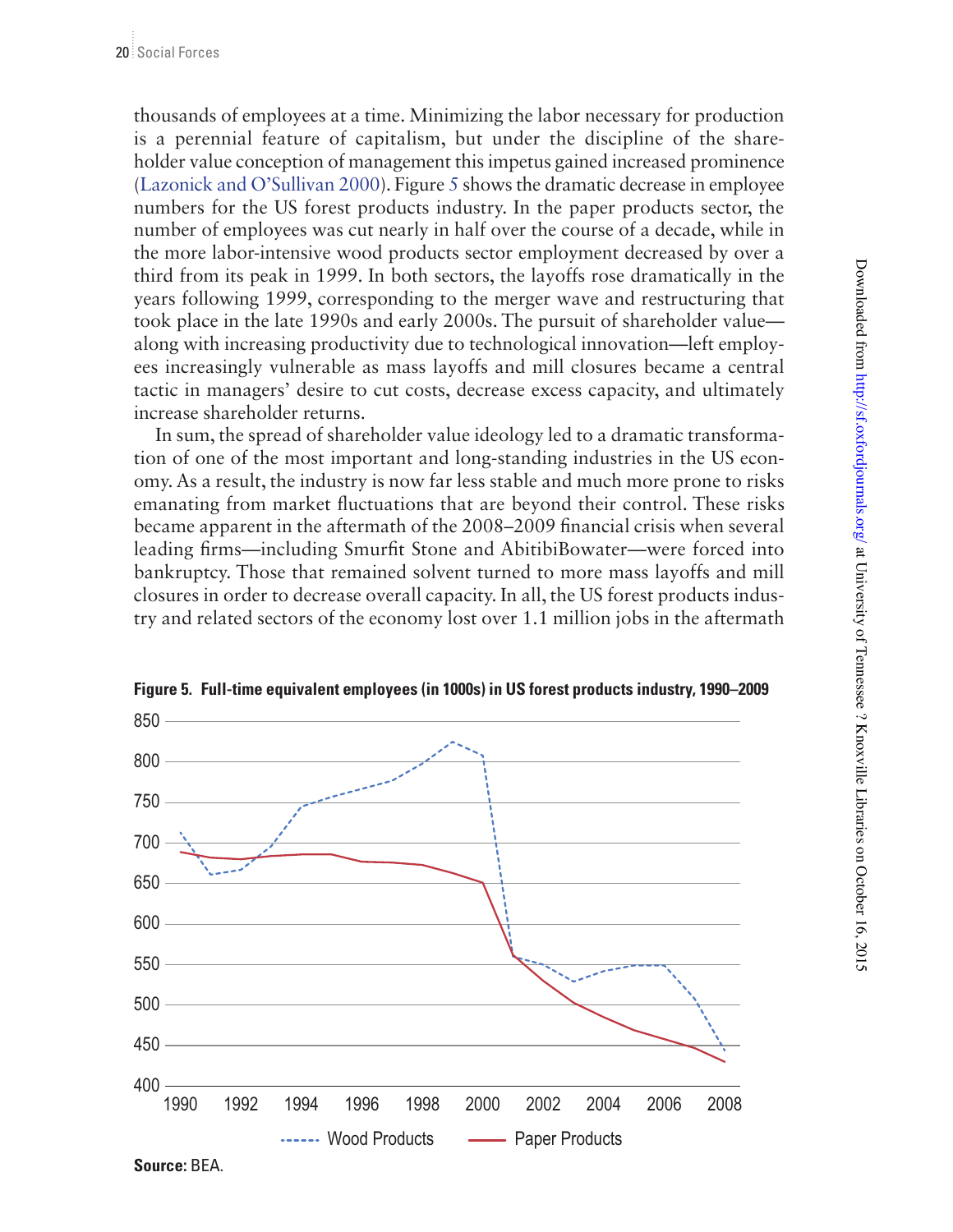of the fnancial crisis, far more than the roughly half million lost in the US automotive industry (Woodall et al. 2012).

### **Conclusion**

The foregoing analysis shows that the spread of shareholder value ideology had demonstrable effects on the decision-making of managers in the US forest products industry. Corporate managers engaged in a series of activities that were legitimated on the grounds that they would lead to an increase in shareholder value. These tactics included increases in both stock buybacks and dividend payments; a historic wave of mergers and acquisitions; and a series of restructuring programs that included a historical divestment of millions of acres of timberland to the fnancial sector. Each of these tactics, in their own way, can be understood within the context of the broader shift in economic activity away from production and toward fnance, or fnancialization.

In recent years, a number of economic and organizational sociologists have attributed these transformations to cultural changes taking place among corporate managers (Fligstein 2001; Davis and Thompson 1994). The evidence shows that over the past several decades there has indeed been a qualitative shift in how managers think about their job and the discourses they use to justify their decisions. Managers became less concerned with long-term growth and stability, and more focused on meeting the quarterly expectations of their owners on Wall Street. I argue, however, that approaches that emphasize cultural shifts taking place among corporate managers—much like their postwar era predecessors tend to reify managerial ideologies by diminishing the imperatives of capital accumulation and the structural dynamics of historical capitalism. Managers did not just change their mind about how to manage a frm, but were part of a broader socio-historical shift taking place in the capitalist system. The accumulation crisis of the 1970s was the result of a number of contradictions that were developing within postwar capitalism. Financialization emerged in direct response to this crisis because it proved to be the most viable means for jumpstarting a stagnating American economy. As such, fnancialization represents the real concrete conditions of late twentieth-/early twenty-frst-century capitalism and provides the necessary context for understanding the shifts taking place in corporate governance.

By focusing on the dialectical relationship between fnancialization and shareholder value ideology, this article makes two primary contributions. First, it integrates perspectives from political economy and economic/organizational sociology, which despite calls for integration (see Mizruchi 2007), remain isolated and rarely engage with each other. Integrating these perspectives provides a number of advantages. First, it allows us to appreciate how changes in the modern corporation relate to broader issues of class struggle and power. The absence of social and political considerations among theorists of shareholder value and corporate governance has been highlighted as one of their principal shortcomings (see Soederberg 2008; Lazonick and O'Sullivan 2000; Krippner 2011). By embedding the shareholder value conception of control within the broader dynamics of fnancialization, we are able to appreciate the relationship that exists between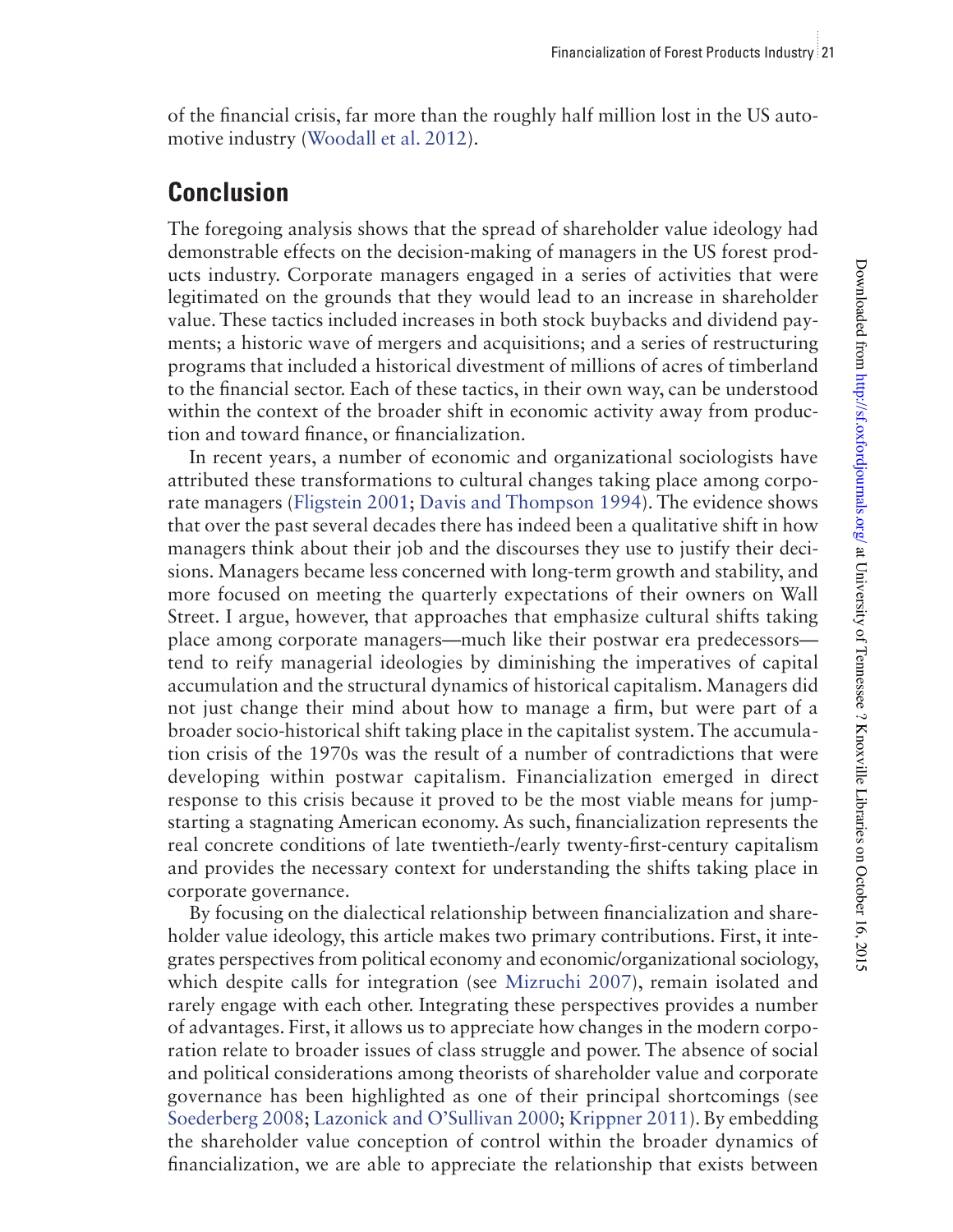managerial conceptions of control and the structural imperatives of ongoing capital accumulation.

An additional beneft of integrating these literatures is that it addresses concerns raised by some about the challenge of locating discrete actors within an analysis of the capitalist system as a whole (see Krippner 2011, 13–14). The concept of a totality serves as a reminder that the behavior of individual actors is not to be explained in reference to society in general, but in the concrete sociohistorical conditions in which actors are embedded. Political economists working in this tradition tend to focus on the dynamic interactions taking place between the forces and relations of production in modern capitalist societies. These theories tend to be pitched at a higher level of abstraction because they are primarily concerned with the structural dynamics of contemporary capitalism and the objective requirements of ongoing capital accumulation. This level of abstraction is necessary because it allows analysts to focus on the accumulation process, which remains a fundamental driver of change in capitalist societies; however, these works are far from sufficient for explaining the behavior of social actors operating within particular organizational felds. The literature on shareholder value and managerial control helps flls this void by highlighting how the structural shift toward fnancialization was articulated within the changing norms of managerial behavior. A dialectical analysis operating on multiple levels of abstraction allows us to examine the complex interactions that exist between shifting norms of corporate governance and the material processes of capital accumulation.

The second primary contribution of this paper lies in its empirical analysis of how the pursuit of shareholder value contributed to the fnancialization of one of the largest and long-standing manufacturing sectors in the US economy. I argue that the series of empirical changes highlighted in this paper were directly linked to the fnancialization process and the broader shift in class relations taking place in contemporary capitalism. The signifcant concentration of stockholdings among institutional investors and the growth of incentive-based compensation packages for managers constitute two of the critical, though by no means the only, components of this shift. Shifting class relations in the frm, in turn, proved to be fertile ground for shareholder ideology and its notion that managers' primary responsibility is to increase shareholder returns. Managers in the forest products industry increasingly adopted this ideology and, in doing so, pursued a series of tactics that were justifed on the grounds that they would increase shareholder value. Critically, this did not constitute a loss of control on the part of managers, but is more accurately characterized as a shifting metric of success in corporate management.

The forest products industry has been a critical component of the US industrial economy for well over a century, providing a source economic activity for countless rural communities across the nation. The evidence suggests that the pursuit of shareholder value has, in many ways, been a disaster for the US forest products industry as a whole. But as Fligstein and Shin (2007) note, a full consideration of the effects of shareholder value should include a measure of the success of the movement on its own terms. In this sense, shareholder value was successful in legitimating and rationalizing a dramatic transformation of one of the United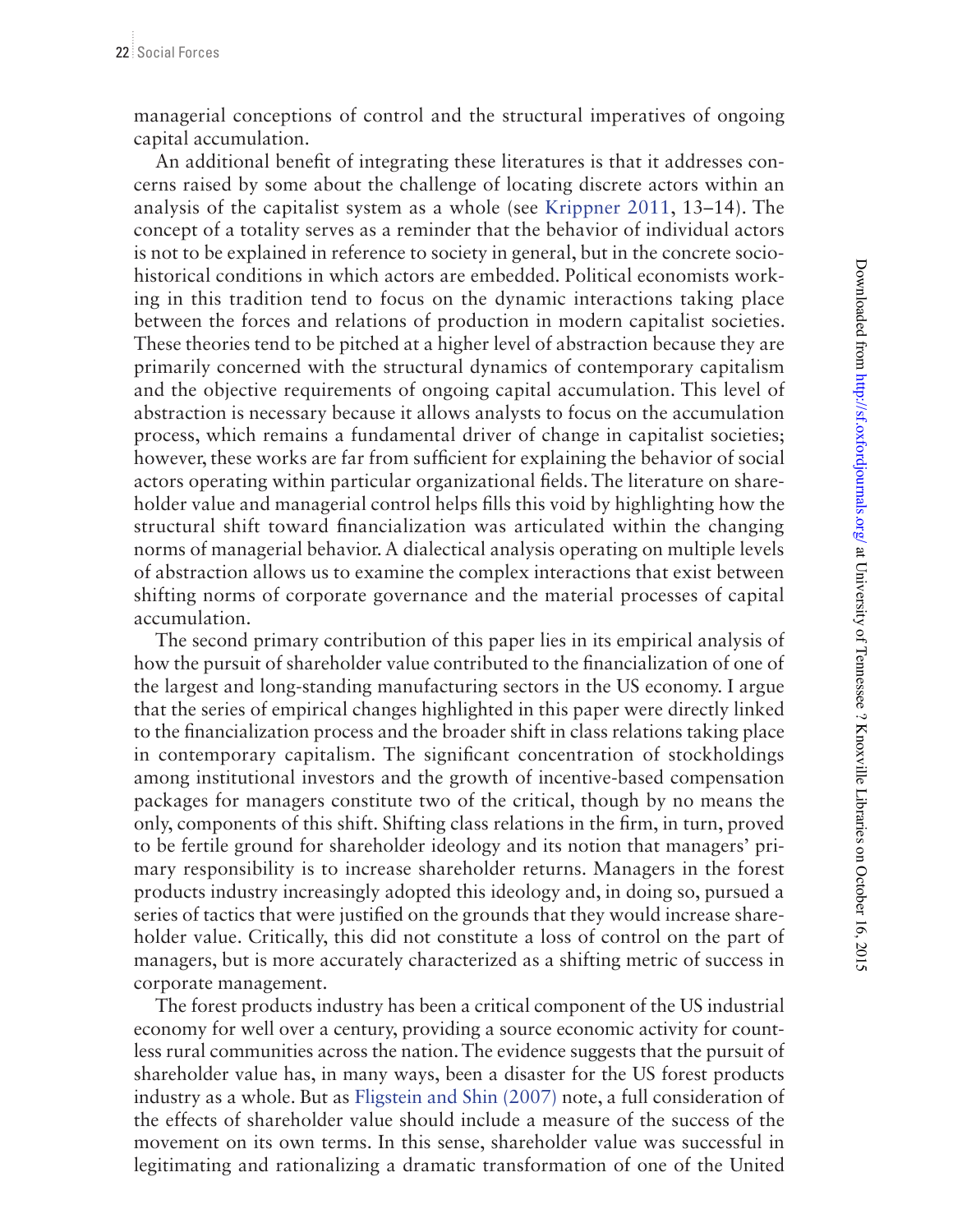States' most important manufacturing sectors. And although these transformations did not produce resurgence in overall proftability, they did serve to enrich the fnancial interests that own and control the US forest products industry. From the vantage point of their interests, it was a resounding success.

### **Notes**

- 1. Dialectics refers to a conception of things in terms of their internal relations and from which change results from the interaction, or confict, of contradictory forces (see Ollman 2003). See Benson and Kim (2008) for an overview of how dialectical analyses can be utilized in economic and organizational sociology.
- 2. Capital accumulation, or the savings and investment process, refers to the total stock of capital assets employed for the purpose of expanding capital, or profts.
- 3. The concept of a totality is central to Marx's scientifc method. Marx adopted this method from Hegel. However, he famously turned Hegel on his head when he applied this analysis to the dynamic interaction taking place between the forces and relations of production in capitalist society (see Ollman 2003).
- 4. A stock buyback is when a frm purchases its own stock in order to bid up the price of their stock and increase shareholder value. The preference for stock buybacks is due in large part to the lower tax rate for capital gains in the United States (see Grullon and Michaely 2002).
- 5. Many analysts claim that the outfow of corporate profts undermines the ability of frms to invest in innovation and expanded capacity (see Orhangazi 2008; Lazonick 2013), but this claim is contested by Foster and Magdoff (2009), who argue that it is mistaken to conclude that there is a crowding-out effect in oligopolistic markets that are already experiencing excess capacity and declining utilization rates.
- 6. Because data were mined from individual corporate proxy statements, it was not possible to include an analysis of ownership and executive compensation for every frm in the industry. Therefore, I use the top 10 frms as a proxy for the industry as a whole. Due to the signifcant amount of consolidation that took place (only half of the top 10 frms in 1980 were still in existence in 2005) over the study period, I decided to adopt a "sampling with replacement" methodology that analyzed the top 10 frms measured by total revenue at two intervals.
- 7. In addition, data were not available for one of the two remaining frms, Abitibi-Bowater.
- 8. Ownership data was compiled manually by the author from 2010 corporate proxy statements.
- 9. Data were compiled from corporate proxy statements from the given year. Incentivebased compensation consists of all performance-based income, including stock options, restricted stocks, and long-term incentive plan payouts. Incentive-based compensation was divided by total annual income (salary and bonuses, plus incentive-based compensation) in order to establish the percentage of incentive-based compensation for chief executives.
- 10. Financial profts—following Krippner (2005)—are measured as the ratio of fnancial receipts to business receipts. IRS data was provided to the author by Ken-Hou Lin as part of the IRS data used in Lin and Tomaskovic-Devey (2013).
- 11. The increased ratio of dividend payments to value added was not due to a decrease in value added, which remained relatively stable throughout this period.
- 12. Data on debt ratios were available only for the paper sector, which is substantially more capital intensive than the wood products sector.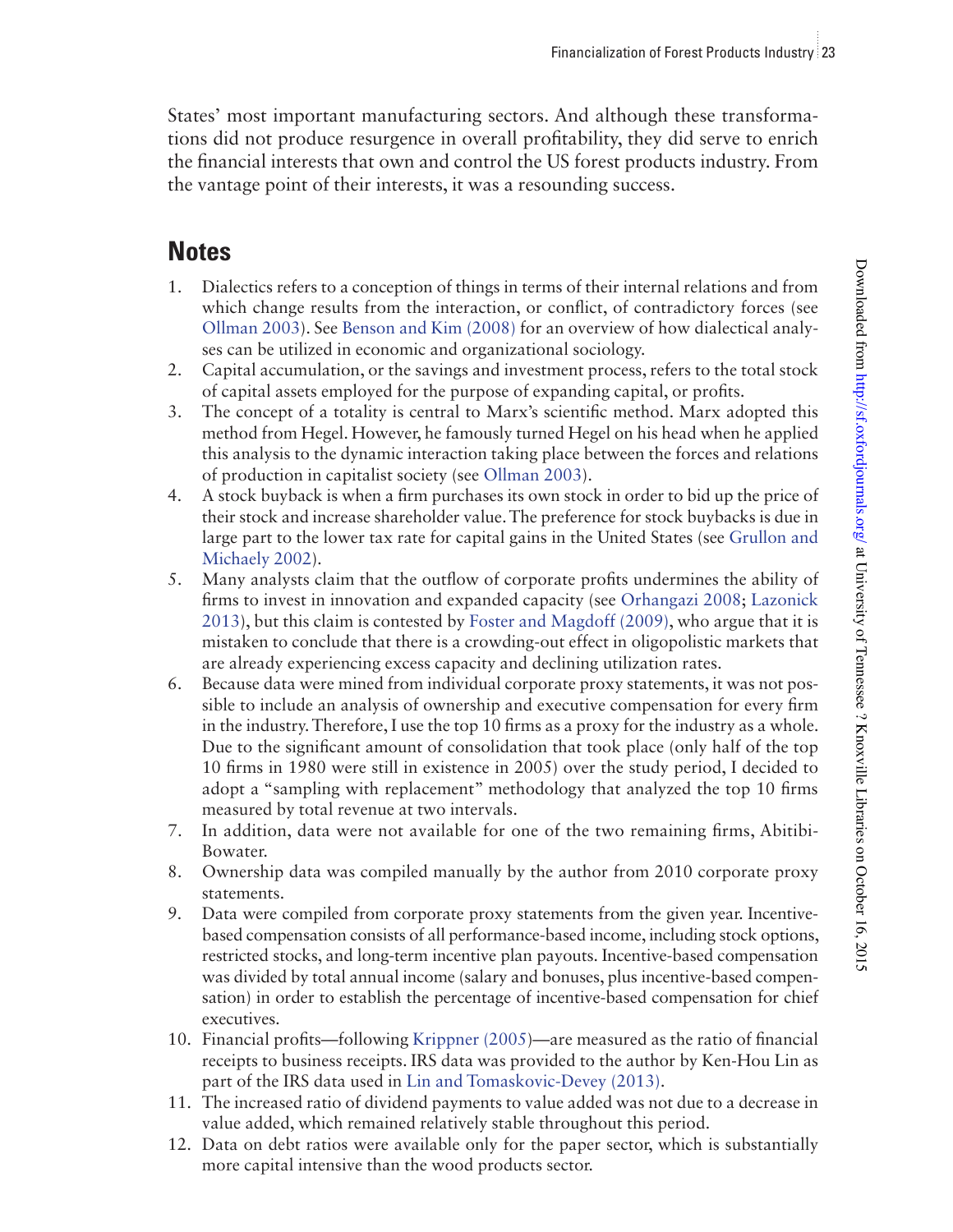# **About the Author**

Andrew Gunnoe is an Assistant Professor of Sociology at Maryville College. He completed his PhD at the University of Tennessee in 2012. His research interests include political economy, environmental sociology, and economic sociology. His research examines the relationship between fnance, corporate transformation, and landownership and has recently appeared in journals such as *Rural Sociology* and *Critical Sociology*.

# **References**

Arrighi, Giovanni. 1994. *The Long Twentieth Century: Money, Power, and Origins of Our Times*. London: Verso. Aschoff, Nicole. 2010. *Globalization and Capital Mobility in the Automobile Industry*. PhD dissertation, Department of Sociology, Johns Hopkins University.

Banham, Russ. 1999. "Poor Business Conditions Push Paper, Pulp Giants to Find Mates." *Journal of Commerce,* March 8, Special Report: 12A.

- Baran, Paul A., and Paul M. Sweezy. 1966. *Monopoly Capital: An Essay on the American Economic and Social Order*. New York: Monthly Review Press.
- Barclay, Michael J., and Clifford G. Holderness. 1991. "Control of Corporations by Active Block Investors." *Journal of Applied Corporate Finance* 4(3):68–77.
- Baud, Céline, and Cédric Durand. 2012. "Financialization, Globalization, and the Making of Profits by Leading Retailers." *Socio-Economic Review* 10:241–66.
- Bebchuk, Lucian, and Yaniv Grinstein. 2005. "The Growth of Executive Pay." *Oxford Review of Economic Policy* 21(2):283–303.
- Bendix, Rinehard. 1956. *Work and Authority in Industry: Ideologies of Management in the Course of Industrialization*. New York: John Wiley & Sons.
- Benson, J. Kenneth, and Byung-Soo Kim. 2008. "Institutionalism and Capitalism: A Dialectical and Historical Contingency Approach." In *Research in Political Sociology: Politics and Public Policy*, edited by Prechel, Harland, 67–97. Oxford: Elsevier Press.
- Berle, Adolf A., and Gardiner C. Means. 1967[1932]. *The Modern Corporation and Private Property*. New York: Harcourt, Brace & World.
- Bunker, Stephen G. 1985. *Underdeveloping the Amazon: Extraction, Unequal Exchange, and the Failure of the Modern State*. Urbana: University of Illinois Press.
- Burch, David, and Geoffrey Lawrence. 2009. "Towards a Third Food Regime: Behind the Transformation." *Agriculture and Human Values* 26:267–79.
- Chandler, Alfred D. 1977. *The Visible Hand: The Managerial Revolution in American Business*. Cambridge, MA: Harvard University Press.
- Connelly, Mark. 2001. "Future Strategy, Not Earnings, Must Drive Stock Repurchases." http://www.risiinfo. com/magazines/November/2001/PP/pulp-paper/magazine/november/2001/Must-Drive-Stock-Repurchases.html.
- Davis, Gerald F. 2009. *Managed by the Markets: How Finance Reshaped America*. Oxford: Oxford University Press.

\_\_\_\_\_\_. 2013. "After the Corporation." *Politics & Society* 41(2):283–308.

- Davis, Gerald F., and Doug McAdam. 2000. "Corporations, Classes, and Social Movements after Managerialism." *Research in Organizational Behavior* 22:195–238.
- Davis, Gerald F., and Tracy A. Thompson. 1994. "A Social Movement Perspective on Corporate Control." *Administrative Science Quarterly* 39:141–73.
- Diamond, Joseph, Daniel E. Chappelle, and Jon D. Edwards. 1999. "Mergers and Acquisitions in the Forest Products Industry." *Forest Products Journal* 49(4):24–36.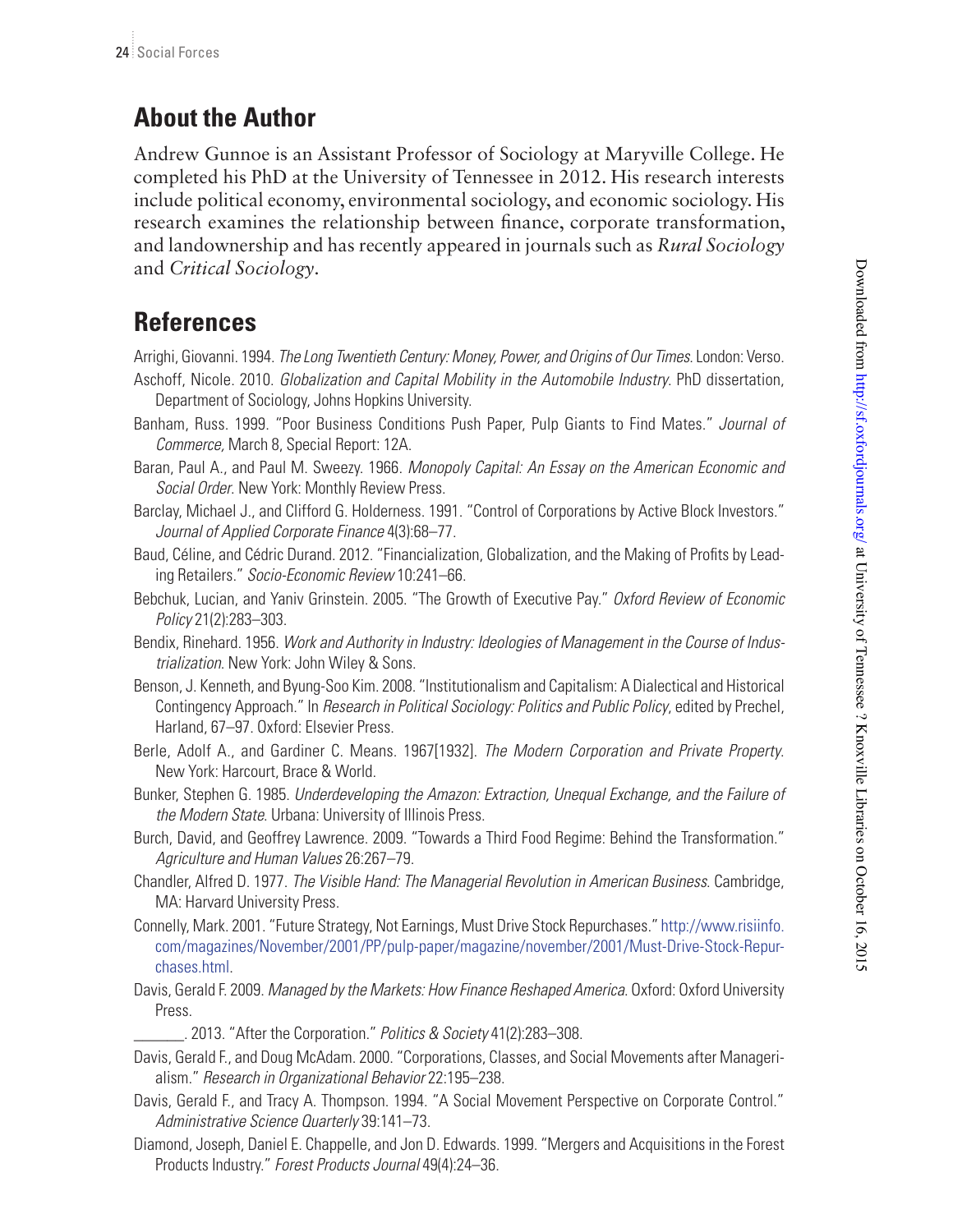- DiMaggio, Paul. 1985. "Structural Analysis of Organizational Fields: A Blockmodel Approach." *Research in Organizational Behavior* 8:335–70.
- Duménil, Gérard and Dominique Lévy. 2013. *The Crisis of Neoliberalism*. Cambridge, MA: Harvard.
- Ellefson, Paul V., and Michael A. Kilgore. 2010. "United States Wood-Based Industry: A Review of Structure and Organization." Department of Forest Resources, Staff Paper Series Number 206. College of Food, Agricultural, and Natural Resource Sciences, University of Minnesota–St. Paul.
- Ellefson, Paul V., and Robert N. Stone. 1984. *US Wood-Based Industry: Industrial Organization and Performance*. New York: Praeger.
- Epstein, Gerald. 2006. *Financialization and the World Economy*. Northhampton, MA: Edward Elgar.
- Ezzamel, Mahmoud, Hugh Willmott, and Frank Worthington. 2008. "Manufacturing Shareholder Value: The Role of Accounting in Organizational Transformation." *Accounting, Organizations, and Society* 33:107–40.
- Farley, Jennifer. 1997. "Antitrust Hurdles Easily Cleared, James River Takes Fort Howard." *Mergers and Acquisitions Report*, September 8.
- Fligstein, Neil. 1990. *The Transformation of Corporate Control*. Cambridge, MA: Harvard University Press.

- Fligstein, Neil, and Taek-Jin Shin. 2007. "Shareholder Value and the Transformation of the US Economy, 1984–2000." *Sociological Forum* 22(4):399–424.
- Foster, John Bellamy, and Fred Magdoff. 2009. *The Great Financial Crisis: Causes and Consequences*. New York: Monthly Review Press.
- Froud, Julie, Colin Haslam, Sukhdev Johal, and Karel Williams. 2002. "Cars after Financialization: A Case Study in Financial Under-Performance, Constraints, and Consequences." *Competition & Change* 6(1):13–41.
- Granovetter, Mark. 1985. "Economic Action and Social Structure: The Problem of Embeddedness." *American Journal of Sociology* 91:481–510.
- Grullon, Gustave, and David Ikenberry. 2000. "What Do We Know about Stock Repurchase?" *Journal of Applied Corporate Finance* 13:31–51.
- Grullon, Gustavo, and Roni Michaely. 2002. "Dividends, Share Repurchases, and the Substitution Hypothesis." *Journal of Finance* 57(4):1649–84.
- Grullon, Gustavo, Bradley Paye, Shane Underwood, and James P. Weston. 2011. "Has the Propensity to Pay Out Declined?" *Journal of Financial and Quantitative Analysis* 46(1):1–24.
- Gunnoe, Andrew. 2012. *Seeing the Forest for the Trees: Finance and Managerial Control in the US Forest Products Industry, 1945–2008*. PhD dissertation, Department of Sociology, University of Tennessee.

\_\_\_\_\_\_. 2014. "The Political Economy of Institutional Landownership: Neorentier Society and the Financialization of Land." *Rural Sociology* 79(4):478–504.

- Gunnoe, Andrew, and Paul K. Gellert. 2011. "Financialization, Shareholder Value, and the Transformation of Timberland Ownership in the US." *Critical Sociology* 37(3):265–84.
- Henderson, Barry. 1999. "Critic's Choice: Georgia-Pacific Is Poised for Rebound after Panned Purchase." *Barron*'*s* (August 23):19–20.
- Holderness, Clifford G. 2003. "A Survey of Blockholders and Corporate Control." *Federal Reserve Bank of New York Economic Policy Review* (April):51–64.
- Jensen, Michael C., and William H. Meckling. 1976. "Theory of the Firm: Managerial Behavior, Agency Costs, and Ownership Structure." *Journal of Financial Economics* 3(4):305–60.
- Jensen, Michael C., and Kevin J. Murphy. 1990. "CEO Incentives: It's Not How Much You Pay, But How." *Harvard Business Review* 3(May–June):138–53.
- Jones, Bryn, and Peter Nisbet. 2011. "Shareholder Value versus Stakeholder Values: CSR and Financialization in the Global Food Firms." *Socio-Economic Review* 9:287–314.
- Kaysen, Carl. 1957. "The Social Significance of the Modern Corporation." *American Economic Review* 47(2):1–19.

\_\_\_\_\_\_. 2001. *The Architecture of Markets: An Economic Sociology of Twenty-First-Century Capitalist Societies*. Princeton, NJ: Princeton University Press.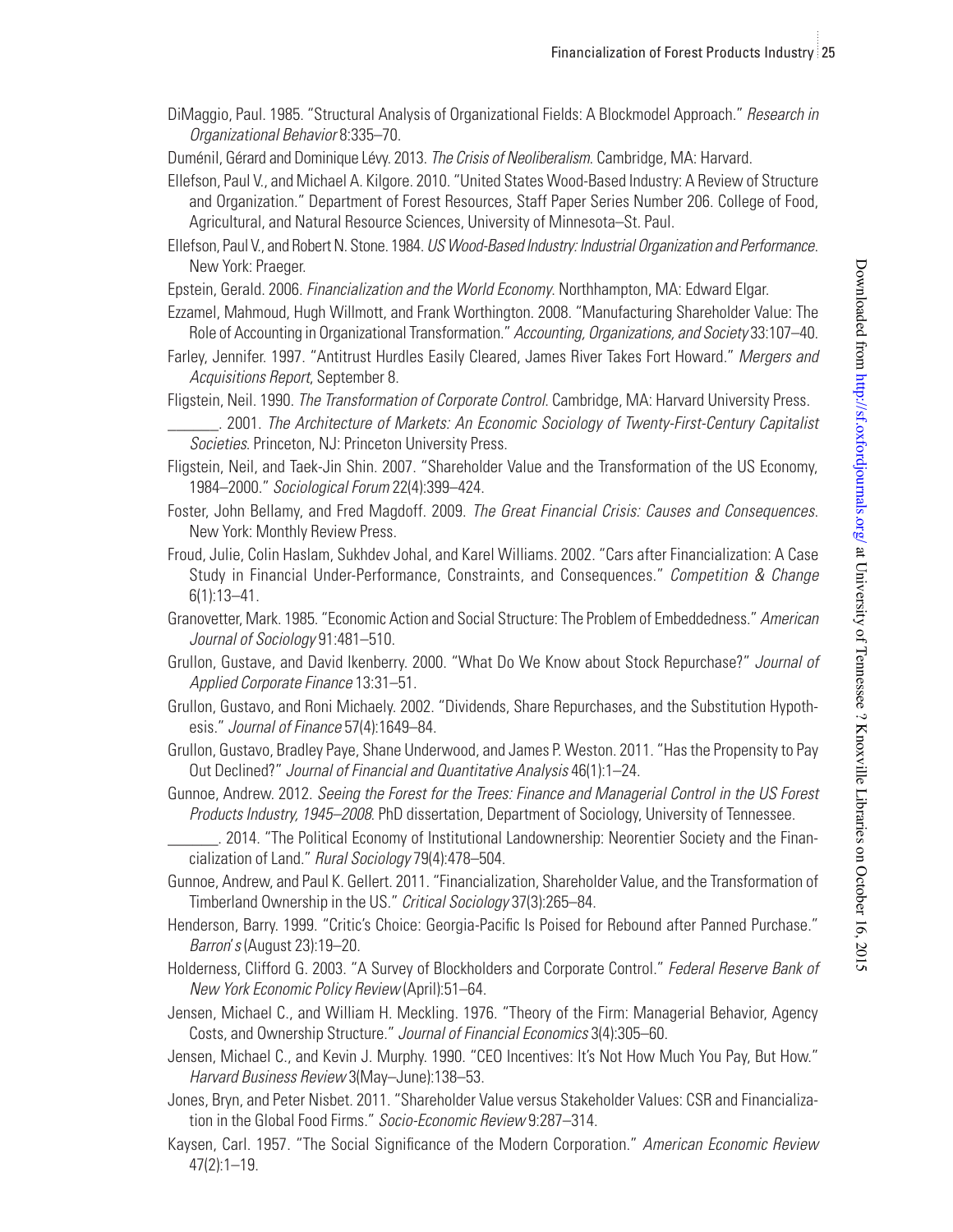Kotz, David M. 1978. *Bank Control of Large Corporations in the United States*. Berkeley: University of California Press.

Krippner, Greta R. 2005. "The Financialization of the American Economy." *Socio-Economic Review* 3(2):173–208. \_\_\_\_\_\_. 2011. *Capitalizing on Crisis: The Political Origins of the Rise of Finance*. Cambridge, MA: Harvard University Press.

- Lapavitsas, Costas. 2011. "Theorizing Financialization." *Work, Employment, and Society* 25(4):611–26.
- Lazonick, William. 2013. "From Innovation to Financialization: How Shareholder Value Ideology Is Destroying the US Economy." In *The Political Economy of Financial Crises*, edited by Epstein, Gerald, and Martin H. Wolfson, 491–511. Oxford: Oxford University Press.
- Lazonick, William, and Mary O'Sullivan. 2000. "Maximizing Shareholder Value: A New Ideology for Corporate Governance." *Economy and Society* 29(1):13–35.
- Lin, Ken-Hou, and Don Tomaskovic-Devey. 2013. "Financialization and US Income Inequality." *American Journal of Sociology* 118(5):1284–329.
- Magdoff, Harry, and Paul M. Sweezy. 1987. *Stagnation and the Financial Explosion*. New York: Monthly Review Press.
- Marchak, M. Patricia. 1995. *Logging the Globe*. Montreal, Canada: McGill–Queen's University Press.

Martin, Randy. 2002. *The Financialization of Everyday Life.* Philadelphia: Temple University Press.

- Mei, Bin, and Changyou Sun. 2008a. "Accessing Time-Varying Oligopoly and Oligopsony Power in the US Paper Industry." *Journal of Agricultural and Applied Economics* 40(3):927–39.
	- \_\_\_\_\_\_. 2008b. "Event Analysis of the Impact of Mergers and Acquisitions on the Financial Performance of the US Forest Products Industry." *Forest Policy and Economics* 10(5):286–94.
- Mies, Will. 2005. *Pulp & Paper Global Fact & Price Book 2005–2006*. Bedford, MA: Paperloop.
- Mintz, Beth, and Michael Schwartz. 1985. *The Power Structure of American Business*. Chicago: University of Chicago Press.

Mizruchi, Mark S. 2007. "Political Economy and Network Analysis: An Untapped Convergence." *Sociologica* 2.

- MeadWestvaco. 2007. 8-K, filed November 27. http://www.wikinvest.com/stock/Meadwestvaco\_(MWV)/ Meadwestvaco Executes 400 Accelerated Share Repurchase.
- Ollman, Bertell. 2003. *Dance of the Dialectic: Steps in Marx's Method*. Urbana: University of Illinois Press.
- Oppel, Richard A. 1994. "Kimberly-Clark to Spin Off Newsprint Mills." *Dallas Morning News*, October 14. Orhangazi, Ozgur. 2008. *Financialization and the US Economy*. Cheltenham, UK: Edward Elgar.
- Perkins, Sam. 1999. "Albert Dunlap and Corporate Transformations (A)." Case BAB032, Babson College. Boston: Harvard Business School Publishing.

Pidgeon, Ron. 2001. "Mead and Westvaco in 'Merger of Equals.'" *Packaging Magazine* (September 6):8.

- Prudham, W. Scott. 2005. *Knock on Wood: Nature as Commodity in Douglas-Fir Country.* New York: Routledge.
- Reuters. 1997. "2 Specialty Papers Manufacturers Agree to Merge in Stock Swap." *New York Times*, August 26, Section D, 8.
- Robbins, William G. 1982. *Lumberjacks and Legislators: Political Economy of the US Lumber Industry, 1890–1941*. College Station: Texas A&M University Press.
- Rudder, Greg. 2002. *Pulp & Paper North American Fact Book*. Bedford, MA: Paperloop.
- Soederberg, Susan. 2005. *The Politics of the New International Financial Architecture: Reimposing Neoliberal Domination in the Global South.* London: Zed Books.
	- \_\_\_\_\_\_. 2008. "A Critique of the Diagnosis and Cure for 'Enronitis': The Sarbanes-Oxley Act and Neoliberal Governance of Corporate America." *Critical Sociology* 34(5):657–80.
- Tomaskovic-Devey, Don, and Lin Hou. 2011. "Income Dynamics, Economic Rents, and the Financialization of the US Economy." *American Sociological Review* 76:538–59.
- US Bureau of Economic Analysis (BEA). 2010. *National Income and Products Accounts*. Washington, DC: US Department of Commerce, Bureau of Economic Analysis.